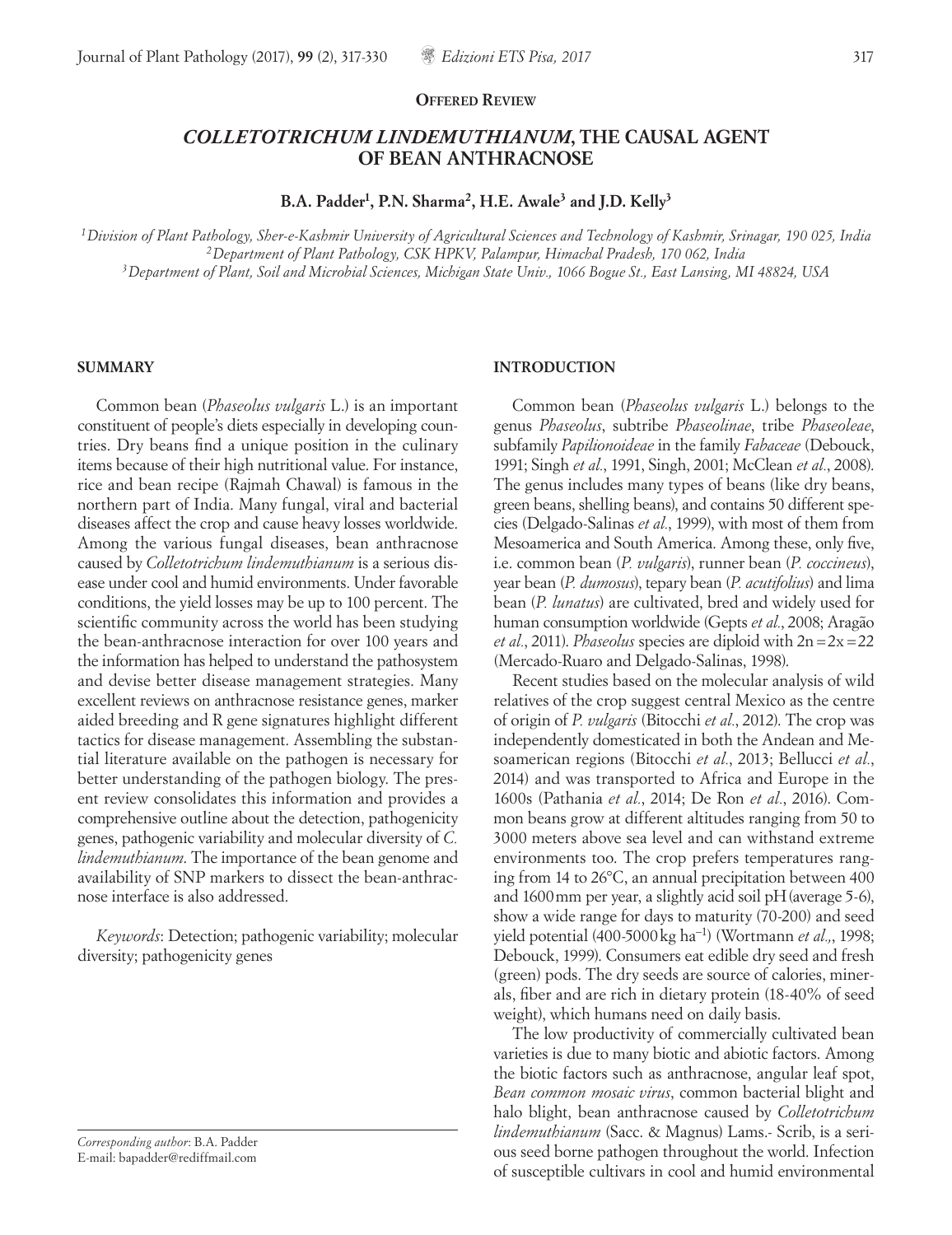

**Fig. 1.** Disease cycle of *Colletotrichum lindemuthianum.*

conditions can result in yield losses as high as 100% (Sharma *et al.*, 1994; Fernandez *et al.*, 2000; Padder *et al.*, 2007; Sharma *et al.*, 2008). Despite availability of management practices like seed and foliar treatment with fungicides, crop rotation, certified seed and genetic resistance, the crop is vulnerable to the disease because of prevalence of diverse pathogen races. Though the disease can be managed successfully through the use of resistant cultivars, the high pathogenic variability renders the majority of the cultivars susceptible (Pastor-Corrales *et al.*, 1995; Balardin *et al.*, 1997; Balardin *et al.*, 1999; Mahuku and Riascos, 2004; Pathania *et al.*, 2006; Sharma *et al.*, 2007). The international bean differential set and the corresponding binary codes (Drijfhout, 1978; Pastor-Corrales, 1991) for anthracnose race designation have allowed consistent comparison of virulence among different research groups. Anthracnose resistance genes present in different cultivars were comprehensively documented (Kelly and Vallejo, 2004; Ferreira *et al.*, 2013) and the pathogenic variability was first summarized by Melotto *et al.* (2000). Bean genome availability was recently used to dissect the anthracnose resistance genes in terms of their R gene signatures (Meziadi *et al.*, 2016). Similarly marker assisted backcross breeding has resulted in development of anthracnose resistant cultivars in different parts of the world (Alzate-Marin *et al.*, 2004; Faleiro *et al.*, 2004; Ferreira *et al.*, 2012; Madakbas *et al.*, 2013; Hegay *et al.*, 2014).

Comprehensive information on anastomosis, pathogenesis, pathogenic and molecular variability is available for *C. lindemuthianum*, but needs to be consolidated into a comprehensive review. The focus of the present review is to discuss the various features of pathogen biology so that the information may be helpful to research groups working on bean anthracnose around the world.

#### **THE PATHOGEN**

The fungus *Colletotrichum lindemuthiamum* taxonomically belongs to: Fungi, Ascomycota, Pezizomycotina, Sordariomycetes, Hypocreomycetidae, Glomerellales, Glomerellaceae; *Colletotrichum lindemuthianum* as reported by Mycobank (http://www.mycobank.org/). The fungus was discovered by Lindemuth in 1875 (Tiffany and Gilman, 1954) and first described by Saccardo (1878). Then the disease was reported not only on *P. vulgaris* but also on other *Phaseolus* species in different parts of the world (Sicard *et al.*, 1997b). The infectious nature of the pathogen was established by Frank in 1883 (Dey, 1919). Since then, anthracnose has occurred widely in Europe and North America. In 1891, the bean crop was completely destroyed in certain parts of Italy and in 1915 and 1916 serious epidemic occurred in Germany. The pathogen overwinters in seed and crop residues (primary source of infection) and infects all aerial parts of the bean plant. Typical symptoms are deep, shrunken lesions containing flesh-colored spores on bean pods that are the most distinctive symptoms of anthracnose. Lesions also commonly appear on stems, hypocotyls and leaf veins of seedling plants, with more advanced disease resulting in wilting and flagging of chlorotic leaves similar to that of other foliar pathogens. Further advancement of the disease leads to complete girdling and eventually death of the plant. Infection of the bean pods results in rust-colored lesions that develop into sunken cankers with black ring borders. Severely infected premature pods abort and fall early, while pods that mature produce infected seed with dark cankers that make the seed unmarketable to consumers (Pastor-Corrales and Tu, 1989). The anamorph stage produces acervuli that erupts through epidermis. It has short crowded conidiophores at the bottom with conidia and the spores escape through an opening at the top. Water splashes disperse spores and result in the secondary spread of disease (Fig.1).

Sexual form (teleomorph) of the pathogen was reported more than 100 years ago by Shear and Wood (1913) in the laboratory grown cultures. These cultures produced perithecia and asci, a typical characteristic of ascomycetes and named the perfect stage as *Glomerella lindemuthiana*. Later, Kimati and Galli (1970) rediscovered the perfect stage of the fungus by mating two different isolates. Since the ascospores were pathogenic to beans only, they renamed it to *G. cingulata* f. sp. *phaseoli*. The teleomorph stage rarely occurs under field conditions, however since 1970 many attempts to develop perithecia under laboratory conditions have been successful in Brazil (Ishikawa *et al.*, 2010a; Barcelos *et al.*, 2011, 2014). Recently *G. cingulata* f. sp. *phaseoli* or *G. lindemuthiana* have been detected on bean lesions exhibiting typical anthracnose symptoms on pods, leaves or stems (Camargo *et al.*, 2007; Ishikawa *et al.*, 2010a; Souza *et al.*, 2010; Barcelos *et al.*, 2014). Sexual compatibility studies performed in the laboratory have revealed both homo- and heterothallism in different isolates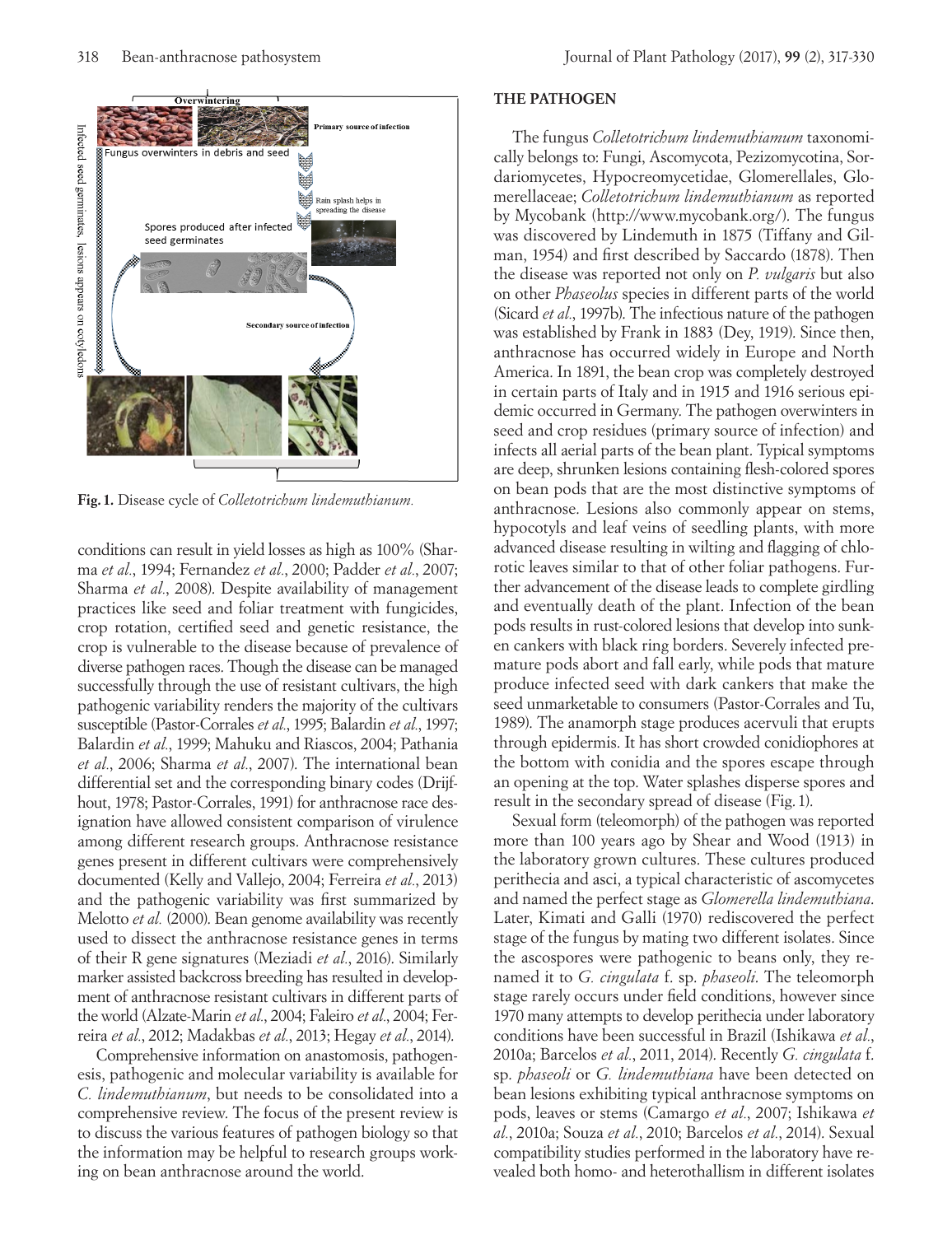of *G. cingulata* f. sp *phaseoli* (Mendes Costa, 1996; Rodriguez-Guerra *et al.*, 2005; Camargo *et al.*, 2007; Souza *et al.*, 2010). Heterothallism investigation in *C. lindemuthianum* lead to characterization of MAT1-2-1 (Garcia-Serrano *et al.*, 2008). Both parent strains contained a single copy of this gene encoding high mobility group motif (HMG). Recently, Barcelos *et al.* (2014) conducted a comprehensive study of *Glomerella* species isolated from anthracnose infected bean lesions. The authors rejected the theory of *Glomerella* being the perfect stage of *C. lindemuthianum*. They suggested that *Glomerella* species present in the lesions are epiphytes that grow opportunistically like *C. gloeosporioides* species complex that are weak pathogens of beans and take the advantage of lesions produced by infection of aggressive *C. lindemuthianum*. A recent study by Mota *et al.* (2016) showed pathogenic nature of *Glomerella* species group II of Barcelos *et al.* (2014). The isolates caused mild symptoms on the host surface after 10 days post inoculation and at a later stage it is difficult to distinguish between the *C. lindemuthianum* and *Glomerella* spp. based on the symptoms. The study reflects the anthracnose/scab complex on *P. vulgaris* and warrants a detailed investigation because isolates belonging to *Glomerella* spp. group I (Mota *et al.*, 2016) failed to cause disease.

#### **PATHOGEN DETECTION**

Although bean anthracnose is caused by *C. lindemuthianum*, the occurrence of other *Colletotrichum* and *Glomerella* species (Mota *et al.*, 2016) from infected host tissues warrants accurate detection of the pathogen. Identification of the fungus based on morphology, symptoms on host surface and pathogenicity is time-consuming and needs a specialist in taxonomy. The detection becomes strenuous in case of seed and donor plant certification, therefore an accurate, sensitive and effective diagnostic tool is necessary. Among the various methods for fungal identification, PCR or qPCR is a robust, quick and sensitive method. Pathogen specific primers exist for a particular pathogen and *C. lindemuthianum* is not an exception. A sensitive and specific PCR based anthracnose pathogen detection method was developed by Chen *et al.* (2007). They developed a forward primer within the vicinity of ITS region. This primer, when used with universal ITS4 primer (White *et al.*, 1990), amplifies a 461bp rDNA region specifically in *C. lindemuthianum* with a detection limit as low as 10 fg. Wang *et al.* (2008) used two primer pairs (CY1, CY2 and CD1, CD2) for accurate evidence of anthracnose infection in bean tissues and seeds. Detection using CY1/CY2 primer pair was not specific as the 442bp amplicon was also amplified in *C. orbiculare* but amplification using CD1/CD2 primer pair distinguished between *C. lindemuthianum* and *C. orbiculare.* Unfortunately, the authors did not sequence the 638bp DNA segment amplified using CD1/CD2 primer pair. However, recently Gutierrez *et al.* (2014) sequenced a *C. lindemuthianum* isolate (A83) through pyrosequencing and local BLASTX search against *de novo* assembly resulted in identification of a contig carrying CD1 and CD2 specific sequences. The sequence encodes for an iron permease (*Ftr1*) pseudogene flanked by a gene encoding for a polyhydroxyproline-rich protein in *Colletotrichum*. A primer pair specific to *C. lindemuthianum* HMG domain developed by Garcia-Serrano *et al.* (2008) was used by Pinto *et al.* (2012) and Mota *et al.* (2016) for a more accurate detection of anthracnose pathogen. Among the primers used for detection of anthracnose pathogen, HMG primer proved to be the best for PCR detection. Among the two mating idiomorphs (MAT1-1 and MAT1-2) present in the genome of ascomycetes, all *Colletotrichum* isolates carry the MAT1-2 idiomorph, while MAT1-1 idiomorph has never been reported from the genus *Glomerella* despite several attempts to amplify the alpha domain (Vaillancourt *et al.*, 2000; Rodriguez-Guerra *et al.*, 2005; Menat *et al.*, 2012). Sequence analysis of MAT-1-2-1 suggests a huge difference among different *Colletotrichum* species (Garcia-Serrano *et al.*, 2008). Because of sequence variation (above 45%) in the MAT1-2-1 locus, this region seems a better choice to develop species specific markers than the universal ITS region. Recently Chen *et al.* (2013) developed a qPCR based detection of *C. lindemuthianum* with a detection limit up to 5 fg of *C. lindemuthianum* genomic DNA. Primer pair for qPCR detection was developed within the ITS region of fungus.

## **ANASTOMOSIS**

Heterokaryon formation between compatible strains of the same fungus (anastomosis) is an important and common component in the life cycle of many fungi. Strains that form a stable heterokaryon are referred to as vegetative compatible and the resulting groups are ascribed to a particular vegetative compatible group (VCG). Vegetative incompatibility is a genetic mechanism that restricts the heterokaryosis between individuals that differ in one or more *het* or *vic* loci (Glass *et al.*, 2000, 2004; Xiang and Glass, 2004). Mating of genetically identical strains leads to death because of presence of different *het* loci (Hall *et al*., 2010) and similar cell death occurs in *C. lindemuthianum* (Carvalho and Mendes-Costa, 2011). Based on nitrate metabolism, Carvalho and Mendes-Costa (2011) identified 18 *nit* mutants in *C. lindemuthianum* and classified them into four groups (*nit1, nit2, nit3* and *nitM*) with high frequency of *nit2* group. Confrontation among different *nit* mutants resulted in hyphal anastomosis in 32 cases whereas 23 confrontations were incompatible. Castro-Prado *et al.* (2007) reported the occurrence of successful parasexuality between five races of *C. lindemuthianum* under laboratory, however, a few race confrontations were vegetative incompatible. Confrontations within 13 isolates of race 65 suggest that anastomosis also happens within race isolates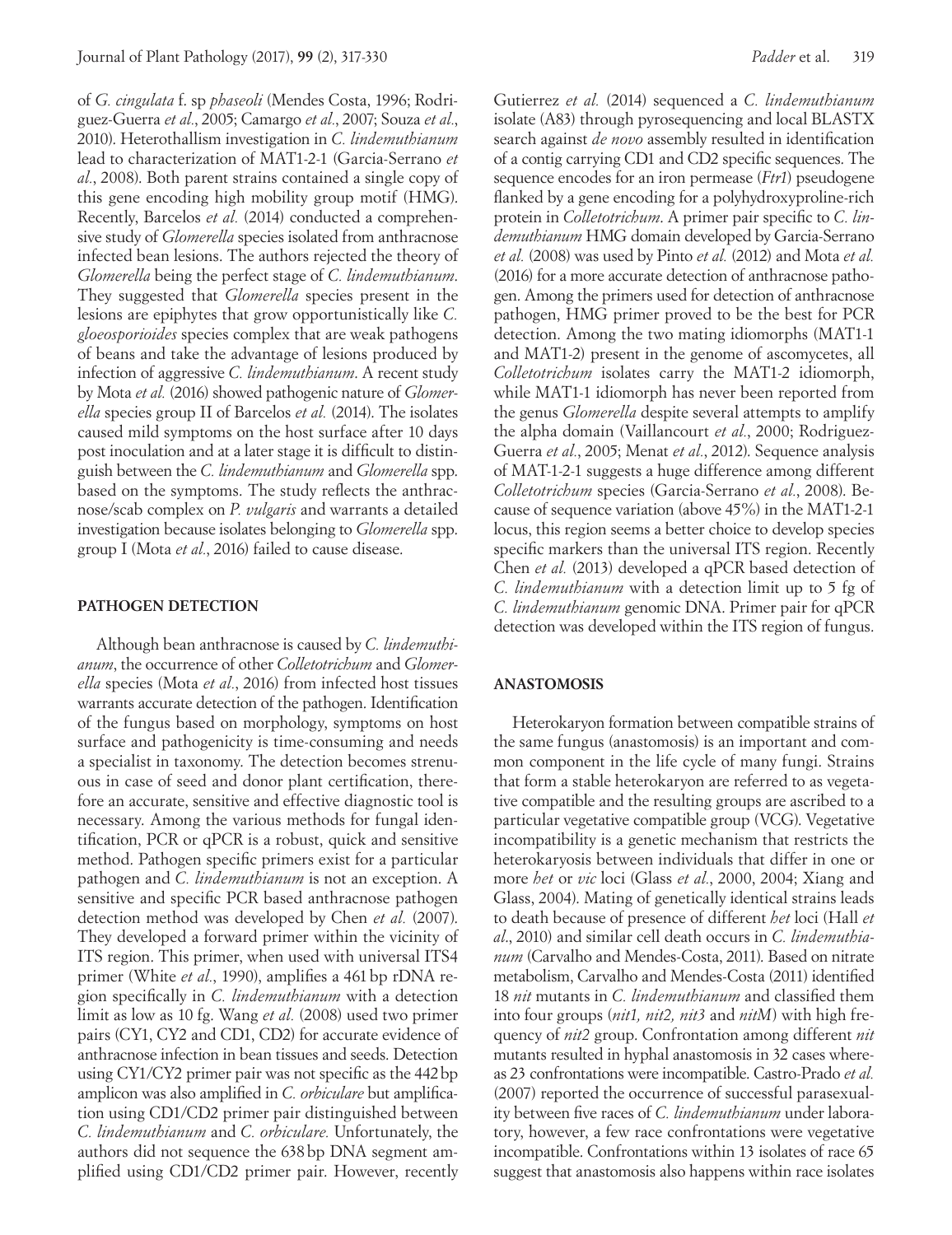

**Fig 2.** Process of CATs fusion in *Colletotrichum lindemuthianum*. After mitotic division the newly formed nucleus moves to other conidia through the opening and after 46h after CATs fusion the movement of nucleus completes (Ishikawa *et al.,* 2010, 2013).

(Ishikawa *et al*., 2008). In addition to hyphal anastomosis, *C. lindemuthianum* shows conidial anastomosis (Roca *et al.*, 2003) and later this phenomenon was reported to occur in various fungal species (Roca *et al.*, 2004). Conidial anastomosis in the fungus occurs on the host surface (Ishikawa *et al.*, 2010a) and within the acervulus either on the host or in the culture (Roca *et al.*, 2003). Conidial anastomosis occurs between a specialised hypha called as conidial anastomosis tube (CAT) that allows fusion between conidia and conidial germlings (Read *et al.*, 2009, 2010). This fusion between germlings acts as a single coordinating unit for the exchange of nutrients, water, signal molecules, nuclei and other organelles (Read *et al.*, 2009, 2010). In asexually reproducing fungi, CATs may contribute to high level of variability through parasexual recombination that occurs within and between *C. lindemuthianum* and *C. gossypii* (Roca *et al.*, 2004; Read and Roca, 2006). Detailed studies on CATs using live cell imaging over a time course showed that it depends on culture age, media and the strain used (Ishikawa *et al.*, 2010b). High numbers of CATs take place in water after 72h of incubation whereas nutrient media inhibited its formation. The blending takes about 60h to complete and at 56h, cytoplasm moves between the conidia (Ishikawa *et al.*, 2010b, 2013). Labelling nuclei with green fluorescent protein (GFP) and tracking with confocal microscopy revealed that the nuclei move after 40 to 41h after CATs formation (Fig.2). Labelling nuclei of two strains of *C. lindemuthianum* with green and red fluorescent proteins, respectively, revealed that vegetative incompatibility was suppressed by the CATs formation (Ishikawa *et al.*, 2012).

## **PATHOGENESIS AND PATHOGENICITY GENES**

Based on the feeding habit, *C. lindemuthianum* is a hemibiotroph (Ferreira *et al.*, 2013) that relies on the common bean for nutrients before causing cell death. A number of reviews on how the pathogen infects the host has been published (O'Connell *et al.*, 1985; Pastor-Corrales

and Tu, 1989; Bailey and Jeger, 1992; Ishikawa *et al.*, 2010a). Conidia germinate on the host surface and the germ tube differentiates into a specialized penetration structure known as appressorium. Melanized appressorium produces high turgor pressure to penetrate the host surface directly. An infection peg emerges from the appressorium and afterwards the fungus forms infection vesicles and primary hyphae (biotrophy). Biotrophic hyphae spread to a few adjacent cells and then the fungus switches to necrotrophy by producing secondary hyphae.

The expression of genes during biotrophic and necrotrophic phases is indispensible for successful infection in order to prevent pathogen triggered and effector triggered immunity defences (O'Connell *et al.*, 2012). Forward fungal genetics, and particularly insertion mutation studies, have provided valuable insights on the molecular mechanism of *Colletotrichum* infection process. Traditionally, mutants in fungi were developed using transposons, polyethylene glycol (PEG) and restriction enzyme–mediated integration (REMI). However, recently *Agrobacterium tumefaciens* mediated transformation (ATMT) has gained popularity because of its simplicity. Several *Colletotrichum* mutants deficient in the pathogenicity at a particular stage of infection have revealed key pathogenicity genes. Expression of these genes is necessary for successful establishment and colonization of host tissue (Munch *et al.*, 2011; Nakamura *et al.*, 2012; Liu *et al.*, 2013a; Korn *et al.*, 2015). For instance, studies on *Colletotrichum* species have shown that melanization of appressorium is indispensable for virulence (Rasmussen and Hanau, 1989; Lin *et al.*, 2012; Takahara *et al.*, 2012; Liu *et al.*, 2013b). Unlike other *Colletotrichum* species, there is a lack of literature on pathogenicity genes in *C. lindemuthianum* (Table1). Most of these studies have shown key genes and transcriptional factors necessary for causing infection of bean. Random insertional mutagenesis first carried out by Dufresne *et al.* (1998) in *C. lindemuthianum* identified a mutant that showed inability to penetrate bean leaves. Sequence analysis showed that the gene named *clk1* is a member of serine/threonine protein kinases. In another study, Dufresne *et al.* (2000) identified a transcriptional factor  $(CLTA1)$  belonging to the zinc cluster  $(Zn[II]_2Cys_6)$  family essential for regulating the switch between biotrophic and necrotrophic phases. Another gene (*CLNR1*) responsible for causing necrotrophy in bean tissue induces nitrogen starvation *in planta* (Pellier *et al.*, 2003). Nitrogen starvation genes are expressed during the early phases of infection in many fungi (Talbot *et al.*, 1993; Stephenson *et al.*, 1997; Stephenson *et al.*, 2000). Formation of a penetration peg in *C. lindemuthianum* is necessary for successful infection of bean tissues. This specialized structure is under the control of several genes (Xu *et al.*, 1997, 1998; Balhadere and Talbot, 2001; Clergeot *et al.*, 2001; Kim *et al.*, 2002; Park *et al.*, 2002). Among these, *PLS1* (punchless) gene is crucial for the peg formation in *Magnaporthe grisea*, the rice blast fungus (Clergeot *et al.*, 2001). The gene encodes for a protein tetraspanin that plays an important role in animals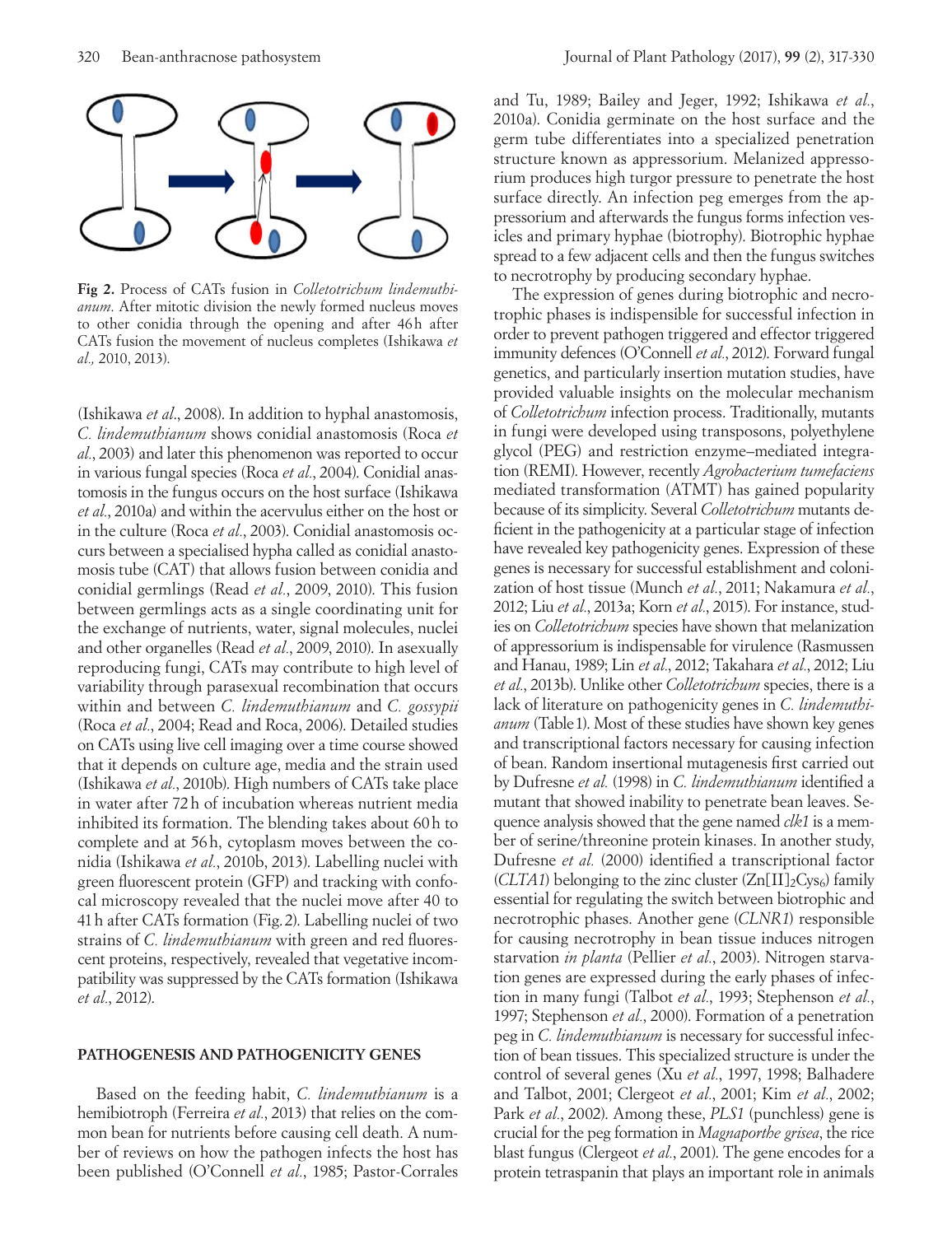| Gene name        | Annotation                                                                                                       | <b>Infection process</b>                                                                        | <b>Strategy</b>                        | Reference                     |
|------------------|------------------------------------------------------------------------------------------------------------------|-------------------------------------------------------------------------------------------------|----------------------------------------|-------------------------------|
| clk1             | serine/threonine protein kinases                                                                                 | appressorium functionality                                                                      | REMI*                                  | Dufresne et al., 1998         |
| CLTA1            | Transcriptional activator belonging to the<br>fungal zinc cluster (Zn[II] <sub>2</sub> Cys <sub>6</sub> ) family | Switch between the biotrophy<br>and the necrotrophy                                             | <b>REMI</b>                            | Dufresne et al., 2000         |
| CIH <sub>1</sub> | Proline-rich glycoprotein                                                                                        | Biotrophy                                                                                       | Immunofluorescence                     | Perfect et al., 2000          |
| clap1            | Copper-transporting ATPase                                                                                       | Fewer appressoria with less<br>melanin                                                          | <b>REMI</b>                            | Parisot et al., 2002          |
| CLNR1            | AREA and NIT2 global fungal nitrogen<br>regulator                                                                | Few anthracnose lesions<br>seldom occur and the mutant<br>is impaired in causing<br>necrotrophy | <b>REMI</b>                            | Pellier et al., 2003          |
| ClPLS1           | Tetraspanin super family                                                                                         | Infection vesicles and primary<br>hyphae                                                        | <b>REMI</b>                            | Veneault-Fourrey et al., 2005 |
| PacCl            | pH-responsive transcriptional regulator                                                                          | Maceration on the infected<br>plant tissue                                                      | DNA hybridization to single<br>plaques | Soares et al., 2014           |

**Table1.** Genes responsible for successful infection in *Colletotrichum lindemuthianum* with their putative function and mutants impaired in the infection process.

\* Restriction Enzyme Mediated Insertion (REMI)

and fungi (Boucheix and Rubinstein, 2001; Gourgues *et al.*, 2002; Hemler, 2003; Stipp *et al.*, 2003; Gourgues *et al.*, 2004). Insertional mutagenesis in *C. lindemuthianum* led to the discovery of *ClPLS1* pathogenicity gene that is similar in function to *M. grisea PLS1* gene (Veneault-Fourrey *et al.*, 2005).

#### **PATHOGENIC VARIABILITY**

Variability in *C. lindemuthianum* was first described by Barrus (1911) when he noticed differences between virulence of two races of anthracnose against 139 bean cultivars. These first two races were identified as α and β, and laid the foundation for the discovery of greater pathogenic variability. Prior to 1988, fourteen bean anthracnose races were reported using different sets of differential cultivars (Burkholder, 1923; Frandsen, 1953; Oliari *et al.*, 1973; Wallen, 1979). However, many researchers in various countries used local codes instead of the Greek letters to identify anthracnose races (Melotto *et al.*, 2000). No standardized system limited the knowledge of the global variability of *C. lindemuthianum*. Recently an international differential set comprising of 12 bean cultivars (Pastor-Corrales, 1991) was established to determine isolate race(s) (Table2). Each differential has a binary number and the sum of the cultivars with susceptible reactions gives the binary number of a specific race. For example, anthracnose race 73 is virulent on Mexico 222 [64], Cornell 49242 [8], and Michelite [1]. Such naming has allowed for a consistent comparison of data among different research groups. Literature shows presence of more than 100 races of pathogen worldwide (Gonzalez *et al.*, 2015). To date about 1590 isolates of *C. lindemuthianum* inoculated on 12 bean differential cultivars have resulted in the identification of 182 races worldwide (0, 1, 2, 3, 4, 5, 6, 7, 8, 9, 10, 11, 12, 15, 16, 17, 18, 19, 22, 23, 31, 32, 36, 38, 39, 47, 52, 54, 55, 64, 65, 66, 67, 69, 73, 81, 83, 87, 89, 95, 96, 101, 102, 103, 105, 115, 119, 121, 127, 128, 129, 130, 131, 132, 133, 134, 135, 136, 137, 139, 141,

183, 192, 193, 195, 201, 209, 231, 233, 256, 257, 261, 264, 272, 288, 290, 292, 295, 298, 304, 320, 321, 328, 336, 337, 384, 385, 357, 385, 388, 392, 393, 401, 407, 448, 449, 453, 457, 465, 467, 469, 485, 513, 515, 517, 520, 521, 523, 525, 529, 535, 581, 585, 593, 591, 598, 613, 615, 631, 639, 641, 643, 645, 647, 651, 653, 707, 775, 833, 903, 905, 931, 935, 989, 1025, 1032, 1033, 1049, 1088, 1089, 1093, 1097, 1153, 1161, 1165, 1217, 1344, 1417, 1431, 1433, 1435, 1472, 1473, 1481, 1489, 1497, 1545, 1549, 1561, 1600, 1601, 1609, 1645, 1673, 1677, 1741, 1929, 1945, 1985, 1993, 2001, 2009, 2047, 2560, 2690, 2816, 3195, 3632, 3481, 3545, 3977, 3993) depicting the high pathogenic variability in the pathogen population (Table3). Race 0 does not cause infection on any of the 12 differential cultivars but is present in Mexico, France and India (González-Chavira *et al.*, 2004; Sharma *et al.*, 2007). However, race 0 infects other bean cultivars, so there is a need to include a susceptible cultivar in the differential set that does not possess any major anthracnose resistance

**Table2.** Anthracnose differential series, host gene pool, resistance genes, and the binary number of each cultivar used to characterize races of anthracnose in common bean.

| Differential<br>cultivar | Gene pool       | Host genes                   | <b>Binary</b><br>number |
|--------------------------|-----------------|------------------------------|-------------------------|
| michelite                | Middle American | $Co-11$                      | 1                       |
| <b>MDRK</b>              | Andean          | $Co-1$                       | $\mathfrak{D}$          |
| Perry Marrow             | Andean          | $Co-13$                      | 4                       |
| Cornell 49242            | Middle American | $Co-2$                       | 8                       |
| Widusa                   | Andean          | $Co-15$                      | 16                      |
| Kaboon                   | Andean          | $Co-12$                      | 32                      |
| Mexico 222               | Middle American | $Co-3/Co-9$                  | 64                      |
| PI 207262                | Middle American | $Co-3^3$ , $Co-4^3$          | 128                     |
| <b>TO</b>                | Middle American | $Co-4$                       | 256                     |
| TU                       | Middle American | $Co-5$                       | 512                     |
| AB 136                   | Middle American | $Co-6$ , $co-8$              | 1024                    |
| G 2333                   | Middle American | $Co-4^2$ , $Co-5^2$ , $Co-7$ | 2048                    |

Binary number 2n, where n is equivalent to the place of the cultivar within the series. The sum of the cultivars with susceptible reactions gives the binary number of a specific race (Pastor-Corrales, 1991). For example, race 73 is virulent on Mexico 222 [64], Cornell 49242 [8], and Michelite [1].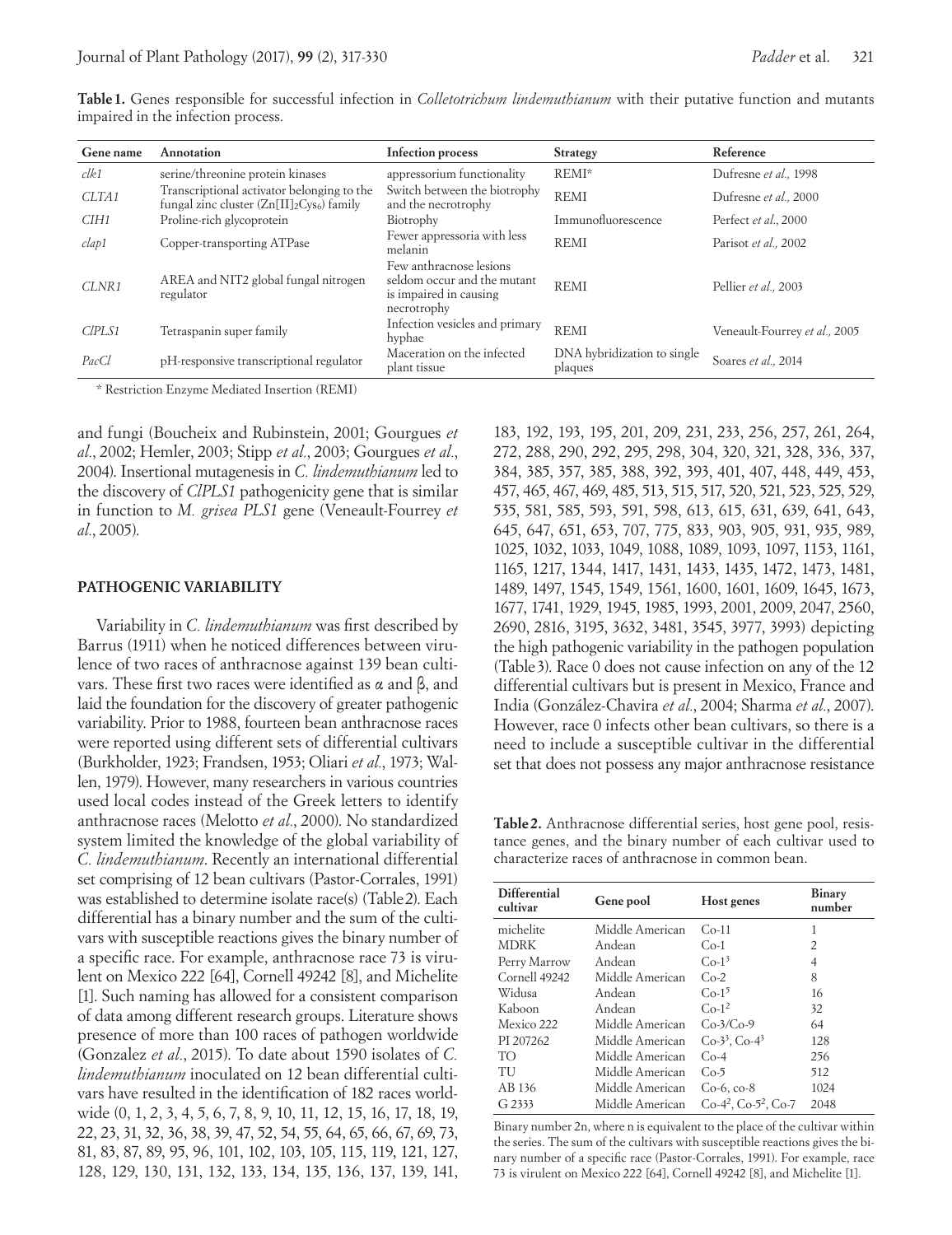| Country    | Number of<br>isolates used | Races                                                                                                                                                                                                                                                                                                                                                                                                                                                                                                          | Total number References<br>of races |                                                                                                                                                                          |
|------------|----------------------------|----------------------------------------------------------------------------------------------------------------------------------------------------------------------------------------------------------------------------------------------------------------------------------------------------------------------------------------------------------------------------------------------------------------------------------------------------------------------------------------------------------------|-------------------------------------|--------------------------------------------------------------------------------------------------------------------------------------------------------------------------|
| Brazil     | 474                        | 0,1, 4, 5, 7, 8, 17, 21, 23, 31, 38, 52, 55, 64, 65, 66, 67, 69, 71,<br>72, 73, 75, 77, 79, 81, 83, 85, 86, 87, 89, 93, 95, 96, 97, 101,<br>102, 103, 105, 109, 111, 117, 119, 121, 123, 125, 127, 131, 193,<br>217, 249, 320, 321, 337, 339, 343, 351, 453, 581, 585, 2047                                                                                                                                                                                                                                    | 60                                  | Pinto et al., 2012; Silva et al., 2007; Goncalves-<br>Vidigal et al., 2008; Thomazella, 2002; Somavilla<br>and Prestes, 1999; Ribeiro et al., 2016                       |
| Turkey     | 51                         | 1, 2, 6, 8, 17, 32, 47, 54, 55, 64, 96, 102, 130, 141, 231, 233,<br>515, 520, 585, 641, 833, 1032, 1153, 1165, 1344, 1472, 1601,<br>1929, 1993, 2047, 2560, 2690, 2816, 3195, 3632, Alfa, beta,<br>Gamma, Delta                                                                                                                                                                                                                                                                                                | 39                                  | Madakbas et al., 2013; Alam and Rudolph, 1993                                                                                                                            |
| <b>USA</b> | 491                        | 0, 1, 2, 3, 4, 5, 6, 7, 8, 9, 10, 12, 16, 17, 18, 19, 23, 38, 39, 65,<br>73, 87, 89, 129, 130, 131, 132, 133, 134, 136, 137, 183, 192,<br>201, 290, 295, 393, 407, 513, 989, 1032, 1153, 1161, 1481, 1993,<br>65-Epsilon                                                                                                                                                                                                                                                                                       | 117                                 | Goswami et al., 2011; Awale et al., 2008; Ansari<br>et al., 2004; Balardin and Kelly, 1997; Kelly et al.,<br>1994; Sicard et al., 1997b; Pastor-Corrales et al.,<br>1993 |
| Greece     | 35                         | 2, 6, 22                                                                                                                                                                                                                                                                                                                                                                                                                                                                                                       | 3                                   | Bardas et al., 2007                                                                                                                                                      |
| Colombia   | 234                        | 0, 1, 2, 3, 4, 5, 6, 7, 9, 11, 15, 17, 23, 31, 36, 38, 39, 47, 64, 65,<br>73, 81, 87, 89, 121, 128, 129, 131, 132, 133, 135, 133, 137, 139,<br>192, 256, 257, 261, 320, 385, 388, 393, 448, 449, 453, 457,<br>513, 515, 517, 521, 523, 525, 529, 535, 593, 641, 643, 645, 647,<br>651, 653, 905, 1025, 1033, 1049, 1088, 1089, 1093, 1097, 1153,<br>1161, 1217, 1417, 1433, 1435, 1473, 1481, 1489, 1497, 1545,<br>1549, 1561, 1609, 1645, 1929, 1945, 1985, 1993, 2001, 2009,<br>2047, 3481, 3545, 3977, 3993 | 95                                  | Mahaku and Riascos, 2004; Santana and Mahaku,<br>2002; Tamayo-Molano et al., 1995                                                                                        |
| Bulgaria   | 34                         | 2, 6, 22, 54, 81                                                                                                                                                                                                                                                                                                                                                                                                                                                                                               | 3                                   | Kiryakov, 2000; Kiryakov and Genchev, 2004                                                                                                                               |
| Spain      | 115                        | 3, 6, 7, 19, 38, 102                                                                                                                                                                                                                                                                                                                                                                                                                                                                                           | 6                                   | Ferreira et al., 2008; Fernandez et al., 2000;<br>Ferreira et al., 1998                                                                                                  |
| India      | 175                        | 0, 1, 2, 3, 17, 39, 73, 83, 101, 103, 115, 119, 130, 131, 195, 513,<br>515, 521, 529, 537, 547, 551, 581, 585, 591, 598, 613, 615,<br>631, 639, 643, 647, 707, 775, 903, 931, 935, Alfa Brazil, Beta,<br>Gamma, IndI, IndII, IndIII, IndIV, IndV, IndVI (Alfa-<br>Brazil), IndVII, IndVIII, IndIX                                                                                                                                                                                                              | 49                                  | Sharma et al., 2007; Sharma et al., 1999                                                                                                                                 |
| Mexico     | 284                        | 0, 1, 2, 7, 8, 9, 17, 19, 55, 64, 65, 73, 81, 89, 96, 128, 193, 201,<br>209, 256, 257, 264, 272, 288, 292, 298, 304, 320, 321, 328,<br>336, 337, 357, 384, 392, 448, 449, 453, 457, 465, 467, 469, 521,<br>833, 1033, 1088, 1165, 1344, 1431, 1472, 1545, 1600, 1601,<br>1673, 1677, 1741, 1929, 1993                                                                                                                                                                                                          | 57                                  | González-Chavira et al., 2004; Gonzalez et al.,<br>1998; Balardin et al., 1997; Sicard et al., 1997a;<br>Rodríguez-Guerra et al., 2003                                   |
| Kenya      | 4                          | 485                                                                                                                                                                                                                                                                                                                                                                                                                                                                                                            | 1                                   | Ombiri et al., 2002                                                                                                                                                      |
| Africa     | 12                         | 9, 69, 87, 384, 385, 401, 448, 449, 485                                                                                                                                                                                                                                                                                                                                                                                                                                                                        | 9                                   | Bigirimana et al., 1999, 2000                                                                                                                                            |
| Canada     | 44                         | Alfa Brazil                                                                                                                                                                                                                                                                                                                                                                                                                                                                                                    | $\mathbf{1}$                        | Tu, 1994                                                                                                                                                                 |
|            | 1590 <sup>\$</sup>         |                                                                                                                                                                                                                                                                                                                                                                                                                                                                                                                |                                     |                                                                                                                                                                          |

**Table3.** *Colletotrichum lindemuthianum* races present in various countries across the world.

\$ Total number of isolates.

gene. Other studies suggest high pathogenic variability within the isolates of a race, for instance, high variability exists within isolates of race 65 in Brazil (Ishikawa *et al.*, 2008; Davide and Souza, 2009; Ishikawa *et al.*, 2011). A few races are present in a particular region, whereas some are prevalent in many countries. For instance, race 73 is prevalent in the USA, Canada and Mexico (Kelly *et al.*, 1994), race 65 in Brazil (Ishikawa *et al.*, 2011; Pinto *et al.*, 2012) whereas races 903, 931, 935 are only present in India (Sharma *et al.*, 2007). Races present in the USA have coevolved with the bean gene pools (races present in the Andean region only infect Andean bean cultivars and the races present in Mesoamerica infect Mesoamerican bean cultivars). However, coevolution between *C. lindemuthianum* and *P. vulgaris* does not exist outside host gene pools, as the majority of races present in India infect beans in both the gene pools (Sharma *et al.*, 1999, 2007). Evolutionary models based on the combination of phenotypic and molecular data have revealed the existence of many evolutionary routes in *C. lindemuthianum* populations (Alzate Marin *et al.*, 1999; Padder *et al.*, 2009). Both these models predicted the presence of additional virulence factors in their respective regions.

Among the 12 differential cultivars, eight are from the Mesoamerican gene pool, while four belong to the Andean gene pool. Andean differential cultivars contain *Co-1* locus whereas Mesoamerican lines contain *Co-2* to *Co-11* genes (Table 2), with majority of them dominant except *Co-8*. Comprehensive information is available on resistance genes present in the differential set (Kelly and Vallejo, 2004; Ferreira *et al.*, 2013). Besides the genes present in the differential set, there are major resistance genes such as *Co-12*, *Co-13*, *Co-14*, *Co-15*, *Co-16* and *Co-17* present in different Andean and Mesoamerican genotypes (Vidigal Filho *et al.*, 2007; Goncalves-Vidigal *et al.*, 2008, 2009, 2012; Coelho *et al.*, 2013; Sousa *et al.*, 2015). In addition to numbered Co genes, there are also *Co-w*, *Co-x*, *Co-y* and *Co-z* genes present in different cultivars (Geffroy *et al.*, 1999, 2008). Since not all the anthracnose resistance genes are present in the differential set, there is compelling evidence to revise the current differential set and include all major anthracnose resistance genes. An effort to develop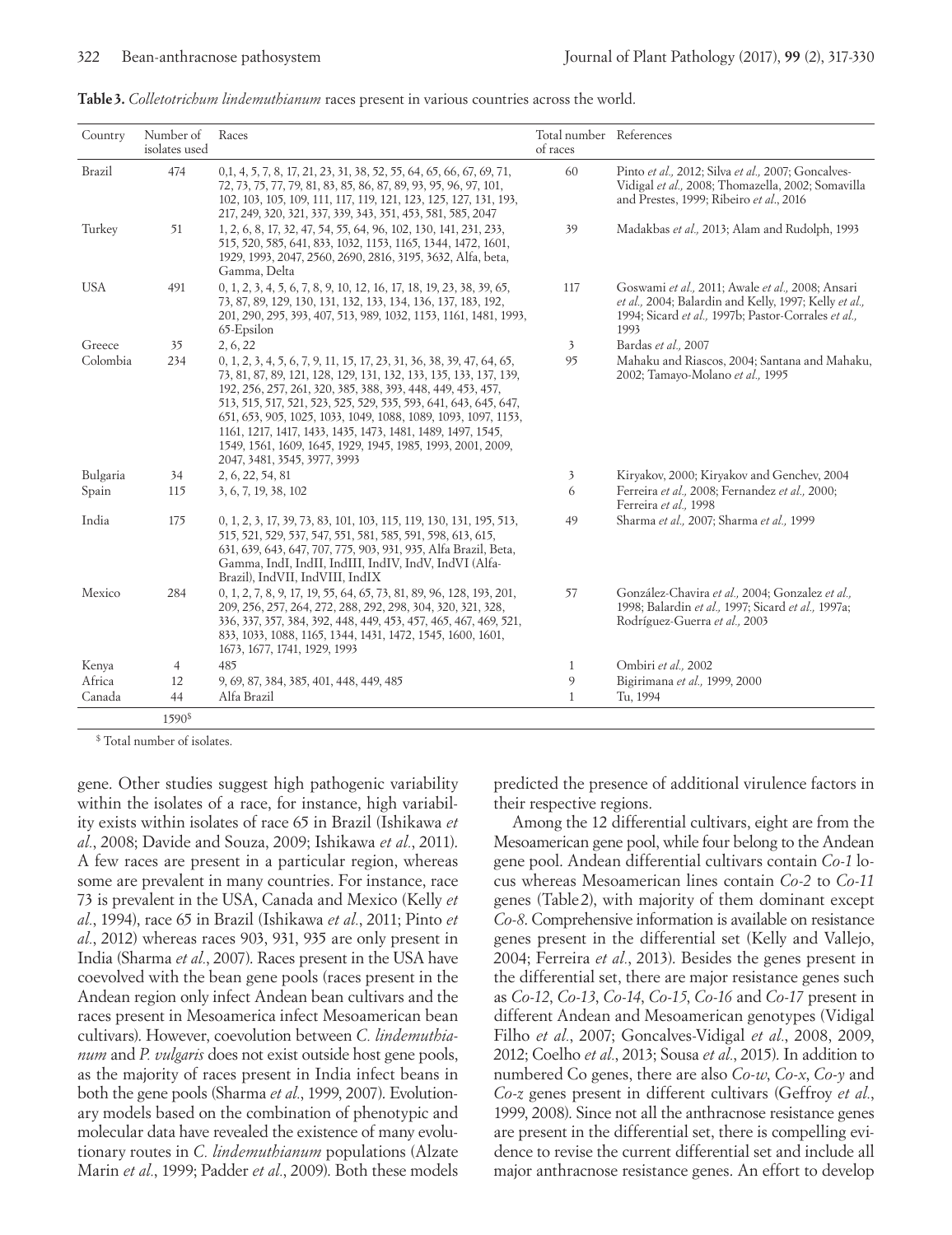near isogenic lines (NIL) carrying all resistance genes in a susceptible background would be helpful in devising management strategies for different countries.

## **MOLECULAR DIVERSITY AND POPULATION GENETICS**

Disease management is proportional to population dynamics and understanding different causes of pathogen variability and population genetics is essential. Phenotypic markers do not infer how pathogen population is structured in a particular region because of their low abundance and many other disadvantages. To overcome these problems, molecular markers offer better insights about the population genetics and various evolutionary forces that are shaping a pathogen population in a particular region. DNA-based markers have many advantages over phenotypic markers and prove valuable to understand the population biology of almost all phytopathogenic fungi. Many excellent reviews on the role of molecular markers in deducing diversity in phytopathogens exist and are useful for further readings (Michelmore and Hulbert, 1987; Majer *et al.*, 1996; McDonald, 1997). RAPDs, ISSR, RFLP, PCR-RFLP and ITS sequencing were used among various markers for deducing variability in *C. lindemuthianum* (Balardin *et al.*, 1997; Balardin and Kelly, 1998; Mahuku and Riascos, 2004; Bardas *et al.*, 2007; Padder *et al.*, 2007; Sharma *et al.*, 2007; Silva *et al.*, 2007; Bardas *et al.*, 2009; Kachapulula *et al.*, 2010). The first molecular analysis of *C. lindemuthianum* was carried out by Fabre *et al.* (1995). They used three different markers (RAPD, RFLP and PCR-RFLP) to infer the genetic variability among different pathogen isolates collected from diverse regions. Most of the *C. lindemuthianum* diversity studies have shown high variability in the pathogen without congruence of phenogram with pathogenicity of the region, suggesting the pathogen has not evolved in a specific gene pool. However, a few studies have shown positive correlation of dendrogram with pathogenicity traits. Comparing regional studies to build up an international perspective of *C. lindemuthianum* population dynamics would be worthwhile, but unfortunately has not proved possible. Population genetic study of *C. lindemuthianum* suggested Mesoamerica as the origin of pathogen (Sicard *et al.*, 1997a, 1997b; Ansari *et al.*, 2004).

All the diversity and population genetic studies in *C. lindemuthianum* are based on RAPD as dominant marker. Numerous disadvantages with RAPD technique have made it obsolete and new markers, especially SSRs, are being preferred as the marker of choice. Unfortunately, to date no SSR marker system is available for *C. lindemuthianum*. However, SSR markers developed for many *Colletotrichum* species (Ranathunge *et al.*, 2009; Ciampi *et al.*, 2011; Moges *et al.*, 2016) have proved valuable in understanding their population genetics. With the advancement of new sequencing tools, particularly next gene sequencing, at low

costs, it is easy to develop SSR markers for *C. lindemuthianum* that may be used to infer population structure at regional and global level. These SSR markers will certainly help in deducing the population genetics of pathogen.

## **ROLE OF GENOME WIDE ASSOCIATION STUDIES (GWAS) AND BEAN SNP CHIP IN DISSECTING BEAN-ANTHRACNOSE PATHOSYSTEM**

Plant disease resistance is either simple (major gene) or complex (quantitative) in inheritance. The former provides complete or near complete resistance through direct or indirect interaction between the pathogen effector and R gene encoding proteins, but the loss of the pathogen recognition target makes the resistance ineffective. Conversely, quantitative resistance is more durable, as a pathogen strain that overcomes a single allele with minor effect does not leave the host completely susceptible. Various biparental populations used for inheritance and allelism tests against anthracnose have shown presence of more than 20 major resistance genes in different bean genotypes. The major anthracnose resistance loci have been mapped to Pv01, Pv02, Pv03, Pv04, Pv07, Pv08, Pv09 and Pv11 bean chromosomes (Geffroy *et al.*, 2008; Ferreira *et al.*, 2013; Meziadi *et al.*, 2016; Zuiderveen *et al.*, 2016). In addition to these major genes, nine anthracnose QTLs were identified in nuna bean PHA1037 against races 23 and 1545 of the pathogen (Oblessuc *et al.*, 2014). The identification of additional resistance specificities in anthracnose resistant genotypes through classical bi-parental population analysis and afterwards allelism tests is time-consuming. GWAS are complementary to bi-parental analysis and can identify traits of economic importance in the crops. GWAS take advantage of natural variation in the population accumulated during historic recombination. GWAS provided comprehensive insights to identify complex traits in both model and non-model plants. The availability of bean genome sequence (Schmutz *et al.*, 2014) and SNP markers in BARCBean6K\_3 BeadChip (Hyten *et al.*, 2010; Song *et al.*, 2015) has given fresh impetus to the bean scientific community to map R genes. The SNP chip has resulted in the fine mapping of many resistance sources including: *Co-x* (Richard *et al.*, 2014), *Co-1* (Zuiderveen *et al.*, 2016) *Co-12* (Vazin, 2015) and the *Co-42* (Oblessuc *et al.*, 2015) and the discovery of new genomic regions and candidate genes associated with anthracnose resistance (Gonzalez *et al.*, 2015). The *Co-x* gene was fine mapped to Pv01, independent of the *Co-1* locus, and to a syntenic region, located at one end of soybean (*Glycine max*) chromosome 18 that carries *Rhg1*, a major gene conditioning resistance to soybean cyst nematode (Richard *et al*., 2014). Fine mapping of the *Co-4* (COK-4) locus to Pv08 revealed 18 copies of the COK-4 gene in a 325kbp segment of that chromosome (Oblessuc *et al.*, 2015). Andean bean diversity panel (Cichy *et al.*, 2015) was recently used to identify extra anthracnose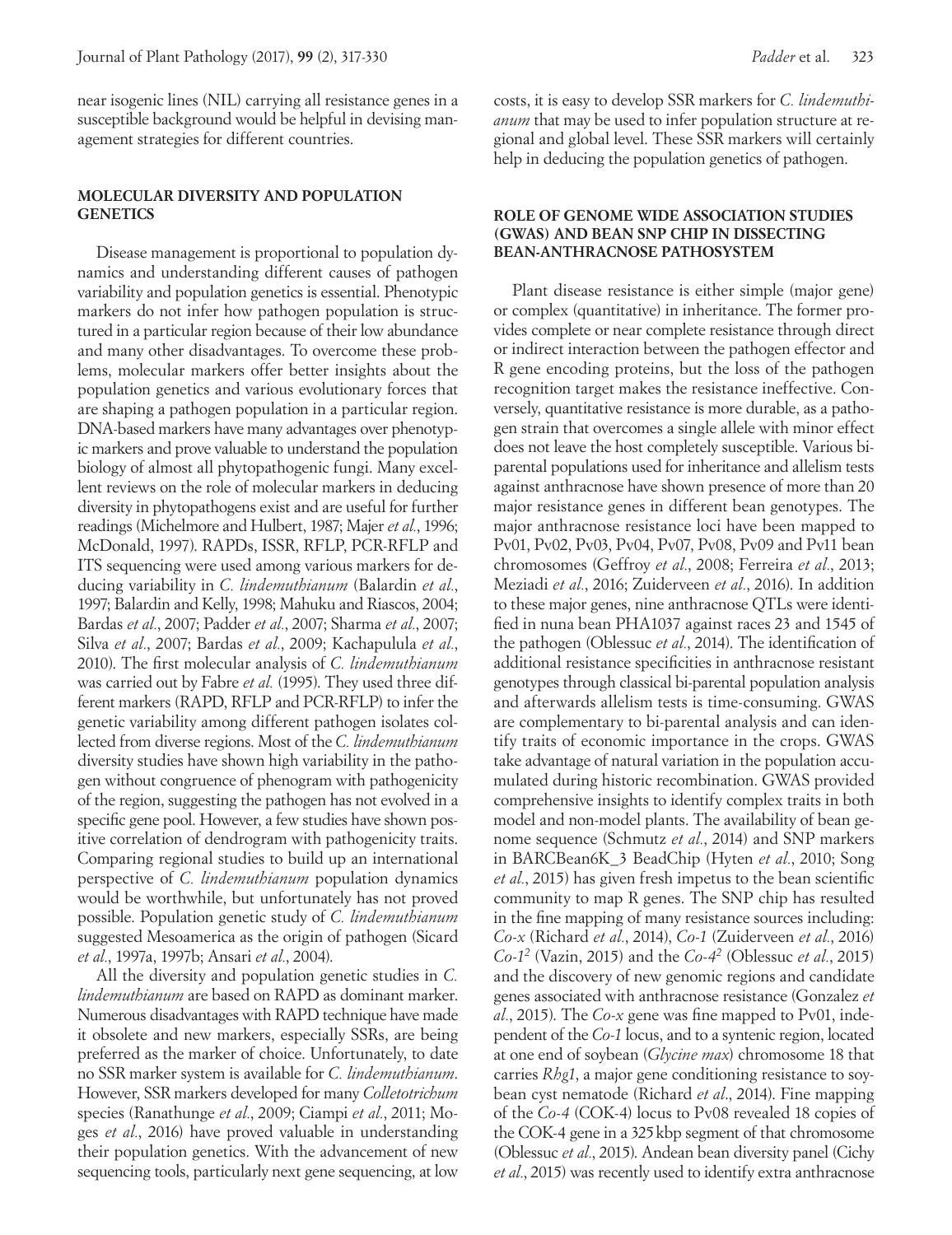resistance specificities and new genomic regions involved in bean anthracnose resistance (Zuiderveen *et al.*, 2016). The SNP chip currently available to the bean consortium has resulted in its use in the US, but the recent publication of a second bean genome by an international consortium (Vlasova *et al.*, 2016) should hasten additional research on the *P. vulgaris*-anthracnose pathosystem. In addition to the SNP chip, RNAseq based transcriptome analysis has been used to study the interaction between common bean NIL pair that differs at *Co-1* locus following infection with race 73 of *C. lindemuthianum* (Padder *et al.*, 2016). Differentially expressed transcripts adjacent to the *Co-1* locus suggest the global reprogramming in the host.

#### **CONCLUSION AND FUTURE THRUST**

Studies on pathogen biology and variability at morphological and molecular level have certainly improved our understanding about the fungus structure and its population genetics. Similarly, host-pathogen dialogue between bean and *Colletotrichum* advanced our understanding about defence mechanism, resistance genes that are expressed during the interaction with the host. The identification of 182 bean anthracnose races following inoculation of 12-member differential set with more than 1500 isolates illustrates the high pathogenic variability of *C. lindemuthianum*. Many differential genotypes carry more than one anthracnose resistance gene. There is a need to monitor the prevalence of new isolates for virulence and improve the differential set by developing NIL lines carrying a single anthracnose resistance gene similar to the rice blast pathogen (Telebanco-Yanoria *et al.*, 2010; Telebanco-Yanoria *et al.*, 2011)

We know fungi secrete a plethora of effector proteins for successful colonization of the host tissue. Studies showed that *Colletotrichum* species also produce effectors, but how many of them are secreted by bean anthracnose fungus is not known (Tang *et al.*, 2006; O'Connell *et al.*, 2012; Alkan *et al.*, 2013; Schliebner *et al.*, 2014). Effectors produced by *Colletotrichum* species are cysteine-rich but many of the effectors reported do not share homology with known effectors. The use of next generation sequencing platforms has resulted in genome sequencing at affordable costs and has increased the genomic resources available to study *Colletotrichum* (Gan *et al.*, 2013; Baroncelli *et al.*, 2014, 2016; Han *et al.*, 2016). In Brazil, genome sequencing of races 83 and 89 is in progress (http://www.colletotrichum.org/ genomics/) and access to this information should boost bean/anthracnose research in the years to come. Availability of these resources to the scientific community (http:// www.colletotrichum.org/genomics/) needs to be mined for secretome and development of better marker systems such as SSRs and SNPs for discerning the population structure and for identification of evolutionary forces that shape the trajectory of the fungus at both the international and regional level.

#### **REFERENCES**

- Alam M., Rudolph K., 1993. Occurrence and characterization of the races of bean anthracnose (*Colletotrichum lindemuthianum*) in Turkey. *Phytopathologia Mediterranea* **32**: 228-234.
- Alkan N., Meng X., Friedlander G., Reuveni E., Sukno S., Sherman A., Thon M., Fluhr R., Prusky D., 2013. Global aspects of pacC regulation of pathogenicity genes in *Colletotrichum gloeosporioides* as revealed by transcriptome analysis. *Molecular Plant-Microbe Interactions* **26**: 1345-1358.
- Alzate-Marin A.L., de Barros E.G., Moreira M.A., 1999. Coevolution model of *C. lindemuthianum* (*melanconiaceae*, melanconiales) races that occur in some Brazilin regions. *Genetics and Molecular Biology* **22**: 115-118.
- Alzate-Marin A.L., Arruda K.M., de Souza K.A., de Barros E.G., Moreira M.A., 2004. Introgression of Co-42 and Co-5 anthracnose resistance genes into 'carioca' common bean cultivars. *Crop Breeding and Applied Biotechnology* **4**: 446-451.
- Ansari K., Palacios N., Araya C., Langin T., Egan D., Doohan F., 2004. Pathogenic and genetic variability among *Colletotrichum lindemuthianum* isolates of different geographic origins. *Plant Pathology* **53**: 635-642.
- Aragão F.J., Brondani R.P., Burle M.L., 2011. *Phaseolus*. In: Kole C. (ed.). Wild Crop Relatives: Genomic and Breeding Resources, Legume Crops and Forages, pp. 223-236. Springer, The Netherlands.
- Awale H., Falconí-Castillo E., Villatoro-Mérida J.C., Kelly J., 2008. Caracterización de aislamientos de *Colletotrichum lindemuthianum* de Ecuador y Guatemala para identificar genes de resistencia. *Agronomia Mesoamericana* **19**: 1-6.
- Bailey J.A., Jeger M.J., 1992. *Colletotrichum*: Biology, Pathology and Control. In: Bailey J.A., Jeger M.J. (eds). CAB International, Wallingford, UK.
- Balardin R.S., Jarosz A.M., Kelly J.D., 1997. Virulence and Molecular Diversity in *Colletotrichum lindemuthianum* from South, Central, and North America. *Phytopathology* **87**: 1184-1191.
- Balardin R.S., Kelly J.D., 1998. Interaction between *Colletotrichum lindemuthianum* races and gene pool diversity in *Phaseolus vulgaris*. *Journal of the American Society for Horticultural Science* **123**: 1038-1047.
- Balardin R.S., Smith J.J., Kelly J.D., 1999. Ribosomal DNA polymorphism in *Colletotrichum lindemuthianum*. *Mycological Research* **103**: 841-848.
- Balhadere P.V., Talbot N.J., 2001. PDE1 encodes a P-type ATPase involved in appressorium-mediated plant infection by the rice blast fungus *Magnaporthe grisea*. *Plant Cell* **13**: 1987-2004.
- Barcelos Q., Souza E., Silva K.J.D., 2011. Vegetative compatibility and genetic analysis of *Colletotrichum lindemuthianum* isolates from Brazil. *Genetics and Molecular Research* **10**: 230-242.
- Barcelos Q.L., Pinto J.M., Vaillancourt L.J., Souza E.A., 2014. Characterization of *Glomerella* strains recovered from anthracnose lesions on common bean plants in Brazil. *PLos One* **9**: e90910.
- Bardas G.A., Koutita O., Tzavella-Klonari K., 2007. Geographical distribution, pathotype characterization, and molecular diversity of *Colletotrichum lindemuthianum* in Greece and resistance of Greek bean cultivars. *Plant Disease* **91**: 1379-1385.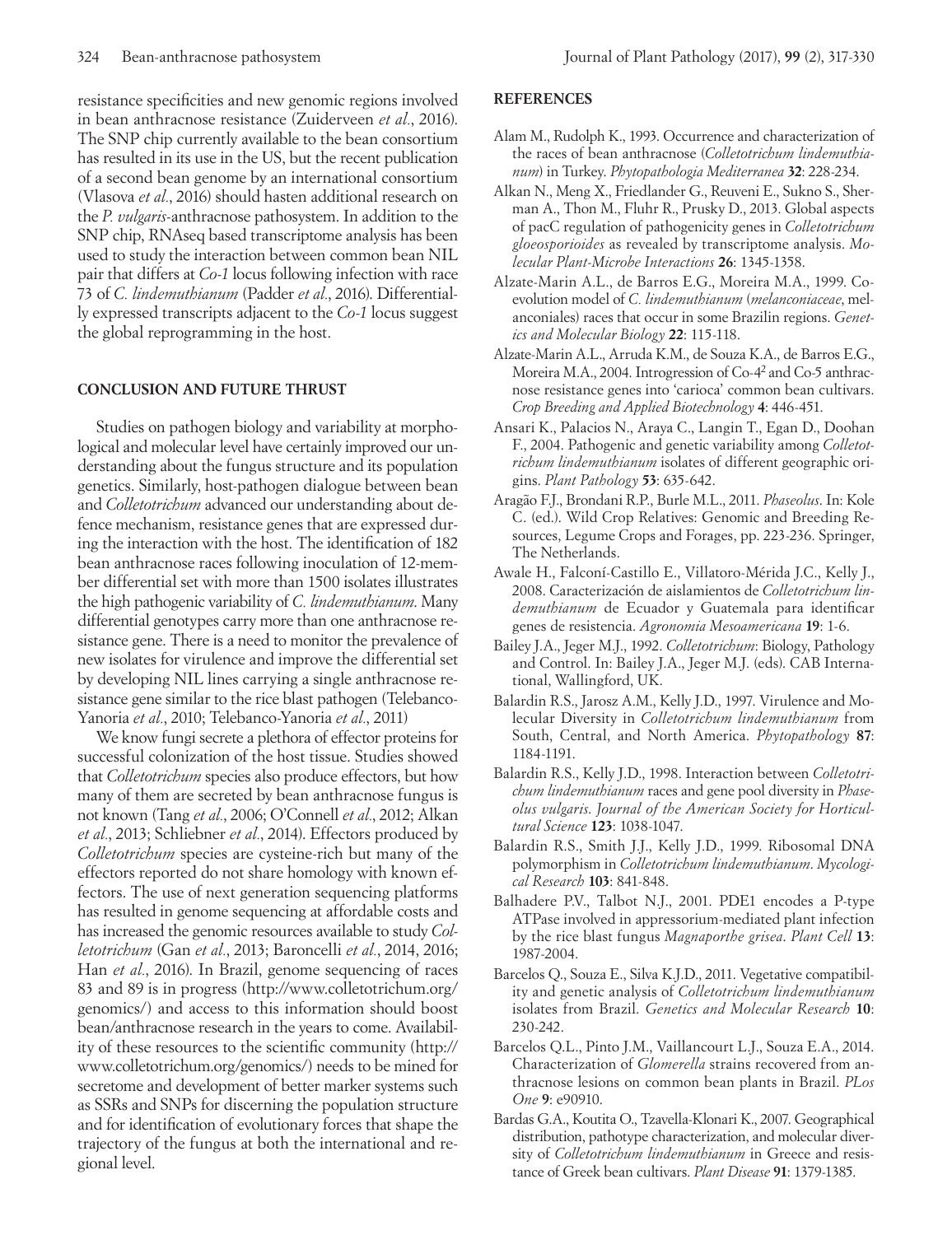- Bardas G.A., Koutita O., Tzavella-Klonari K., 2009. Molecular diversity and assessment of biological characteristics of Greek *Colletotrichum lindemuthianum* populations. *Journal of Phytopathology* **157**: 311-318.
- Baroncelli R., Sanz-Martín J.M., Rech G.E., Sukno S.A., Thon M.R., 2014. Draft genome sequence of *Colletotrichum sublineola*, a destructive pathogen of cultivated sorghum. *Genome Announcements* **2**: e00540-00514.
- Baroncelli R., Amby D.B., Zapparata A., Sarrocco S., Vannacci G., Le Floch G., Harrison R.J., Holub E., Sukno S.A., Sreenivasaprasad S., 2016. Gene family expansions and contractions are associated with host range in plant pathogens of the genus *Colletotrichum*. *BMC Genomics* **17**: 555.
- Barrus M.F., 1911. Variation of cultivars of beans in their susceptibility to anthracnose. *Phytopathology* **1**: 190-195.
- Bellucci E., Bitocchi E., Rau D., Rodriguez M., Biagetti E., Giardini A., Attene G., Nanni L., Papa R., 2014. Genomics of origin, domestication and evolution of *Phaseolus vulgaris*. In: Tuberosa R., Graner A., Frison E. (eds). Genomics of Plant Genetic Resources, pp. 483-507. Springer, The Netherlands.
- Bigirimana J., Fontaine R., Poppe J., Hofte M., 1999. Race characterization and pathogenicity of *Colletotrichum lindemuthianum* isolates from Burundi, Central Africa. *Mededelingen Faculteit Landbouwkundige en Toegepaste Biologische Wetenschappen, Universiteit Gent* **64**: 69-73.
- Bigirimana J., Fontaine R., Hofte M., 2000. Bean anthracnose: virulence of *Colletotrichum lindemuthianum* isolates from Burundi, Central Africa. *Plant Disease* **84**: 491.
- Bitocchi E., Nanni L., Bellucci E., Rossi M., Giardini A., Zeuli P.S., Logozzo G., Stougaard J., McClean P., Attene G., Papa R., 2012. Mesoamerican origin of the common bean (*Phaseolus vulgaris* L.) is revealed by sequence data. *Proceedings of the National Academy of Sciences,* USA **109**: E788-E796.
- Bitocchi E., Bellucci E., Giardini A., Rau D., Rodriguez M., Biagetti E., Santilocchi R., Spagnoletti Zeuli P., Gioia T., Logozzo G., Attene G., Nanni L., Papa R., 2013. Molecular analysis of the parallel domestication of the common bean (*Phaseolus vulgaris*) in Mesoamerica and the Andes. *New Phytologist* **197**: 300-313.
- Boucheix C., Rubinstein E., 2001. Tetraspanins. *Cell and Molecular Life Sciences* **58**: 1189-1205.
- Burkholder W., 1923. The gamma strain of *Colletotrichum lindemuthianum* – Sacc. et Magn – B. et C. (Una razza del *Colletotrichum lindemuthianum* – Sacc. et Magn – B. et C.) (Vol. XIII).
- Camargo O.A.J., Souza E.A., Mendes-Costa M.C., Santos J.B., Soares M.A., 2007. Identification of *Glomerella cingulata* f. sp. *phaseoli* recombinants by RAPD markers. *Genetics and Molecular Research* **6**: 607-615.
- Carvalho C.R., Mendes-Costa M.C., 2011. Vegetative compatibility and heterokaryon formation between different isolates of *Colletotrichum lindemuthianum* by using the nit mutant system. *Brazilian Journal of Microbiology* **42**: 346-353.
- Castro-Prado M.A.A., Querol C.B., Sant'Anna J.R., Miyamoto C.T., Franco C.C.S., Mangolin C.A., Machado M.F.P.S., 2007. Vegetative compatibility and parasexual segregation in *Colletotrichum lindemuthianum*, a fungal pathogen of the common bean. *Genetics and Molecular Research* **6**: 634-642.
- Chen Y.Y., Conner R.L., Gillard C.L., Boland G.J., Babcock C., Chang K., Hwang S.F., Balasubramanian P.M., 2007. A specific and sensitive method for the detection of *Colletotrichum lindemuthianum* in dry bean tissue. *Plant Disease* **91**: 1271- 1276.
- Chen Y.Y., Conner R.L., Gillard C.L., McLaren D.L., Boland G.J., Balasubramanian P.M., Stasolla C., Zhou Q.X., Hwang S.F., Chang K.F., Babcock C., 2013. A quantitative real-time PCR assay for detection of *Colletotrichum lindemuthianum* in navy bean seeds. *Plant Pathology* **62**: 900-907.
- Ciampi M., Baldauf C., Vigna B., Souza A., Spósito M., Amorim L., 2011. Isolation and characterization of microsatellite loci in *Colletotrichum acutatum*, the causal agent of postbloom fruit drop on citrus. *Conservation Genetics Resources* **3**: 651-654.
- Cichy K.A., Porch T.G., Beaver J.S., Cregan P., Fourie D., Glahn R.P., Grusak M.A., Kamfwa K., Katuuramu D.N., McClean P., 2015. A diversity panel for Andean bean improvement. *Crop Science* **55**: 2149-2160.
- Clergeot P.H., Gourgues M., Cots J., Laurans F., Latorse M.P., Pepin R., Tharreau D., Notteghem J. L., Lebrun M.H., 2001. PLS1, a gene encoding a tetraspanin-like protein, is required for penetration of rice leaf by the fungal pathogen *Magnaporthe grisea*. *Proceedings of National Academy of Science USA* **98**: 6963-6968.
- Coelho R.T., Goncalves Vidigal M.C., Vidigal Filho P.S., Lacanallo G.F., Darben L.M., Silva C.R., Sousa L.L., Cruz A.S., 2013. Characterization of the anthracnose resistance gene in the Mesoamerican common bean cultivar Crioulo 159. *Annual Report of Bean Improvement Cooperation* **56**: 43-44.
- Davide L.M.C., Souza E.A., 2009. Pathogenic variability within race 65 of *Colletotrichum lindemuthianum* and its implications for common bean breeding. *Crop Breeding and Applied Biotechnology* **9**: 23-30.
- De Ron A.M., González A.M., Rodiño A.P., Santalla M., Godoy L., Papa R., 2016. History of the common bean crop: Its evolution beyond its areas of origin and domestication. *Arbor: Ciencia, Pensamiento y Cultura* **8**: 192(779):a317.
- Debouck D.G., 1991. Systematics and morphology. In: van Schoonhoven A., Voyasset O. (eds). Common beans: Research for Crop Improvement, pp. 55-117. CIAT, Wallingford/Cali, CAB International, UK.
- Debouck D.G., 1999. Diversity in *Phaseolus* species in relation to the common bean. In: Singh S.P. (ed.). Common Bean Improvement in the Twenty-First Century, pp. 25-52. Springer, The Netherlands.
- Delgado-Salinas A., Turley T., Richman A., Lavin M., 1999. Phylogenetic analysis of the cultivated and wild species of *Phaseolus* (*Fabaceae*). *Systematic Botany* **24**: 438-460.
- Dey P., 1919. Studies in the physiology of parasitism. V. Infection by *Colletotrichum lindemuthianum*. *Annals of Botany* **33**: 305-312.
- Drijfhout E., 1978. Genetic interaction between *Phaseolus vulgaris* and *Bean common mosaic virus* with implications for strain identification and breeding for resistance. *Verslagen van Landbouwkundige Onderzoekingen* **872**: 1-89.
- Dufresne M., Bailey J.A., Dron M., Langin T., 1998. Clk1, a serine/threonine protein kinase-encoding gene, is involved in pathogenicity of *Colletotrichum lindemuthianum* on common bean. *Molecular Plant-Microbe Interactions* **11**: 99-108.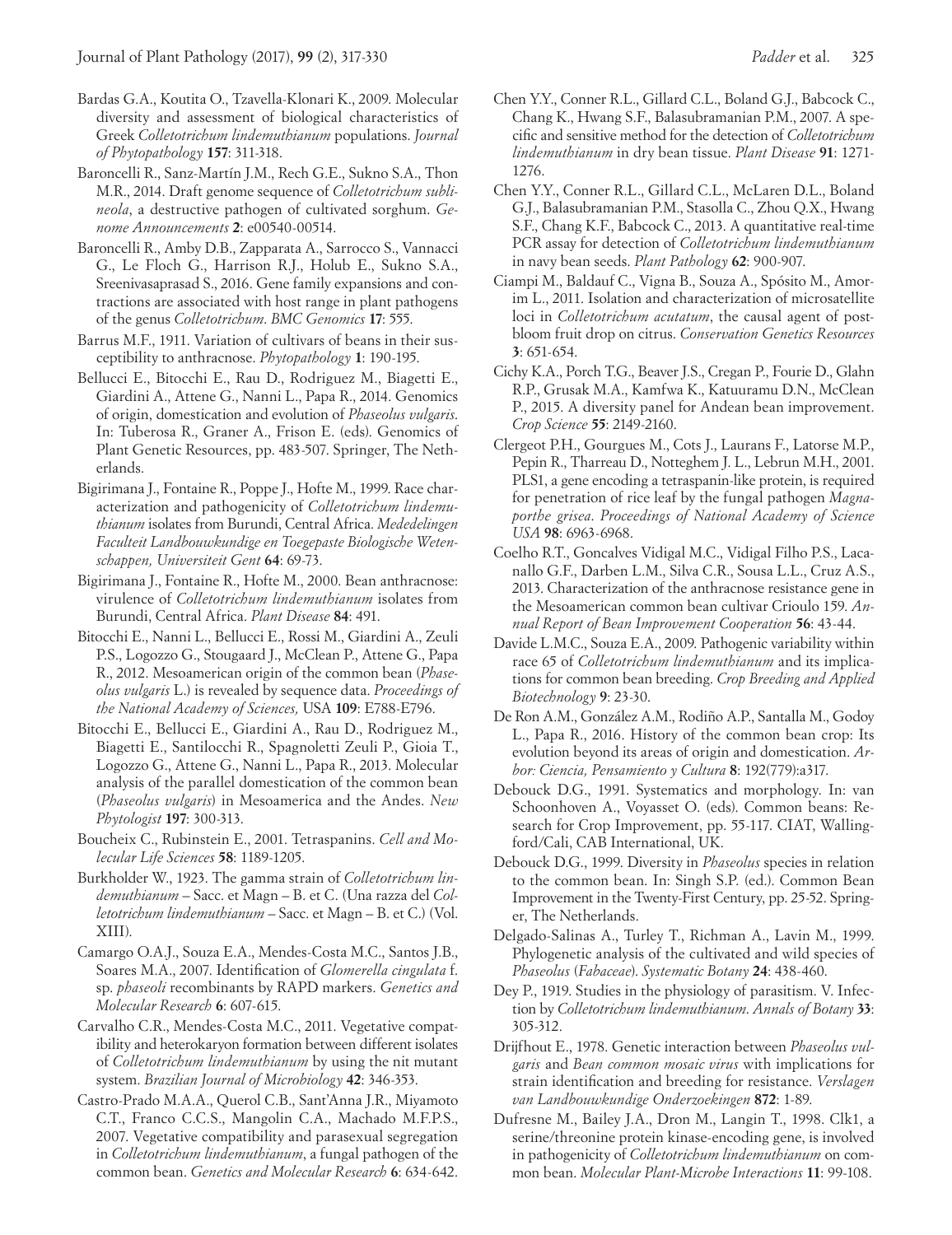- Dufresne M., Perfect S., Pellier A.L., Bailey J.A., Langin T., 2000. A GAL4-like protein is involved in the switch between biotrophic and necrotrophic phases of the infection process of *Colletotrichum lindemuthianum* on common bean. *Plant Cell* **12**: 1579-1589.
- Fabre J., Julien J., Parisot D., Dron M., 1995. Analysis of diverse isolates of *Colletotrichum lindemuthianum* infecting common bean using molecular markers. *Mycological Research* **99**: 429-435.
- Faleiro F.G., Ragagnin V.A., Moreira M.A., de Barros E.G., 2004. Use of molecular markers to accelerate the breeding of common bean lines resistant to rust and anthracnose. *Euphytica* **138**: 213-218.
- Fernández M.T., Fernandez M., Casares A., Rodriguez R., Fueyo M., 2000. Bean germplasm evaluation for anthracnose resistance and characterization of agronomic traits: A new physiological strain of *Colletotrichum lindemuthianum* infecting *Phaseolus vulgaris* L. in Spain. *Euphytica* **114**: 143-149.
- Ferreira J., Fueyo M., González A., Giraldez R., 1998. Pathogenic variability within *Colletotrichum lindemuthianum* in Northern Spain. *Bean Improvement Cooperative (USA)*.
- Ferreira J.J., Campa A., Perez-Vega E., Giraldez R., 2008. Reaction of a bean germplasm collection against five races of *Colletotrichum lindemuthianum* identified in Northern Spain and implications for breeding. *Plant Disease* **92**: 705-708.
- Ferreira J.J., Campa A., Perez-Vega E., Rodriguez-Suarez C., Giraldez R., 2012. Introgression and pyramiding into common bean market class fabada of genes conferring resistance to anthracnose and potyvirus. *Theoretical and Applied Genetics* **124**: 777-788.
- Ferreira J.J., Campa A., Kelly J.D., 2013. Organization of genes conferring resistance to anthracnose in common bean. In: Varshney R.K., Tuberosa R. (eds). Translational Genomics for Crop Breeding. John Wiley & Sons Inc., Ames, IA, USA.
- Frandsen N., 1953. Zur physiologischen Spezialisierung von *Colletotrichum lindemuthianum* (Sacc. & Magn.) Bri. & Cav. *Zeitschrift für Pflanzenkrankheiten (Pflanzenpathologie) und Pflanzenschutz* **60**: 113-125.
- Gan P., Ikeda K., Irieda H., Narusaka M., O'Connell R.J., Narusaka Y., Takano Y., Kubo Y., Shirasu K., 2013. Comparative genomic and transcriptomic analyses reveal the hemibiotrophic stage shift of Colletotrichum fungi. *New Phytologist* **197**: 1236-1249.
- Garcia-Serrano M., Laguna E.A., Rodriguez-Guerra R., Simpson J., 2008. Analysis of the MAT1-2-1 gene of *Colletotrichum lindemuthianum*. *Mycoscience* **49**: 312-317.
- Geffroy V., Sévignac M., Billant P., Dron M., Langin T., 2008. Resistance to *Colletotrichum lindemuthianum* in *Phaseolus vulgaris:* a case study for mapping two independent genes. *Theoretical and Applied Genetics* **116**: 407-415.
- Geffroy V., Sicard D., de Oliveira J.C., Sevignac M., Cohen S., Gepts P., Neema C., Langin T., Dron M., 1999. Identification of an ancestral resistance gene cluster involved in the coevolution process between *Phaseolus vulgaris* and its fungal pathogen *Colletotrichum lindemuthianum*. *Molecular Plant-Microbe Interactions* **12**: 774-784.
- Genchev D., Christova P., Kiryakov I., Beleva M., Batchvarova R., 2010. Breeding of common bean for resistance to the physiological races of anthracnose identified in Bulgaria. *Biotechnology & Biotechnological Equipment* **24**: 1814-1823.
- Gepts P., Aragão F.J., De Barros E., Blair M.W., Brondani R., Broughton W., Galasso I., Hernández G., Kami J., Lariguet P., 2008. Genomics of *Phaseolus* beans, a major source of dietary protein and micronutrients in the tropics. In: Moore P.H., Ming R. (eds). Genomics of Tropical Crop Plants, pp. 113-143. Springer, The Netherlands.
- Glass N.L., Jacobson D.J., Shiu P.K., 2000. The genetics of hyphal fusion and vegetative incompatibility in filamentous ascomycetes. *Annual Review of Genetics* **34**: 165-186.
- Glass N.L., Rasmussen C., Roca M.G., Read N.D., 2004. Hyphal homing, fusion and mycelial interconnectedness. *Trends in Microbiology* **12**: 135-141.
- Goncalves-Vidigal M.C., Lacanallo G.F., Vidigal Filho P.S., 2008. A new gene conferring resistance to anthracnose in Andean common bean (*Phaseolus vulgaris* L.) cultivar 'Jalo Vermelho'. *Plant Breeding* **127**: 592-596.
- Goncalves-Vidigal M.C., Vidigal Filho P.S., Medeiros A., Pastor-Corrales M.A., 2009. Common bean landrace Jalo Listras Pretas is the source of a new Andean anthracnose resistance gene. *Crop Science* **49**: 133-138.
- Goncalves-Vidigal M.C., Meirelles A.C., Poletine J.P., de Sousa L.L., Cruz A.S., Nunes M.P., Lacanallo G.F., Vidigal Filho P.S., 2012. Genetic analysis of anthracnose resistance in 'Pitanga' dry bean cultivar. *Plant Breeding* **131**: 423-429.
- González-Chavira M., Guerra R.R., Hernández-Godínez F., Acosta-Gallegos J.A., de la Vega O.M., Simpson J., 2004. Analysis of pathotypes of *Colletotrichum lindemuthianum*  found in the central region of Mexico and resistance in elite germ plasm of *Phaseolus vulgaris*. *Plant Disease* **88**: 152-156.
- Gonzalez A.M., Yuste-Lisbona F.J., Rodino A.P., De Ron A.M., Capel C., Garcia-Alcazar M., Lozano R., Santalla M., 2015. Uncovering the genetic architecture of *Colletotrichum lindemuthianum* resistance through QTL mapping and epistatic interaction analysis in common bean. *Frontiers in Plant Science* **6**: 141.
- González M., Rodríguez R., Zavala M.E., Jacobo J.L., Hernández F., Acosta J., Martínez O., Simpson J., 1998. Characterization of Mexican isolates of *Colletotrichum lindemuthianum* by using differential cultivars and molecular markers. *Phytopathology* **88**: 292-299.
- Goswami R.S., del Rio-Mendoza L.E., Lamppa R.S., Prischmann J., 2011. *Colletotrichum lindemuthianum* races prevalent on dry beans in North Dakota and potential sources of resistance. *Plant Disease* **95**: 408-412.
- Gourgues M., Clergeot P.H., Veneault C., Cots J., Sibuet S., Brunet-Simon A., Levis C., Lebrun M.H., 2002. A new class of tetraspanins in fungi. *Biochemical and Biophysical Research Communications* **297**: 1197-1204.
- Gourgues M., Brunet-Simon A., Lebrun M.H., Levis C., 2004. The tetraspanin BcPls1 is required for appressorium-mediated penetration of *Botrytis cinerea* into host plant leaves. *Molecular Microbiology* **51**: 619-629.
- Gutierrez P., Yepes M.S., Restrepo J.F.A., Berrouet K.V., Montoya M.M., 2014. The CD1/CD2 marker for specific detection of *Colletotrichum lindemuthianum* is an iron transporter pseudogene. *Tropical Plant Pathology* **39**: 275-283.
- Hall C., Welch J., Kowbel D.J., Glass N.L., 2010. Evolution and diversity of a fungal self/nonself recognition locus. *PLos One* **5**: e14055.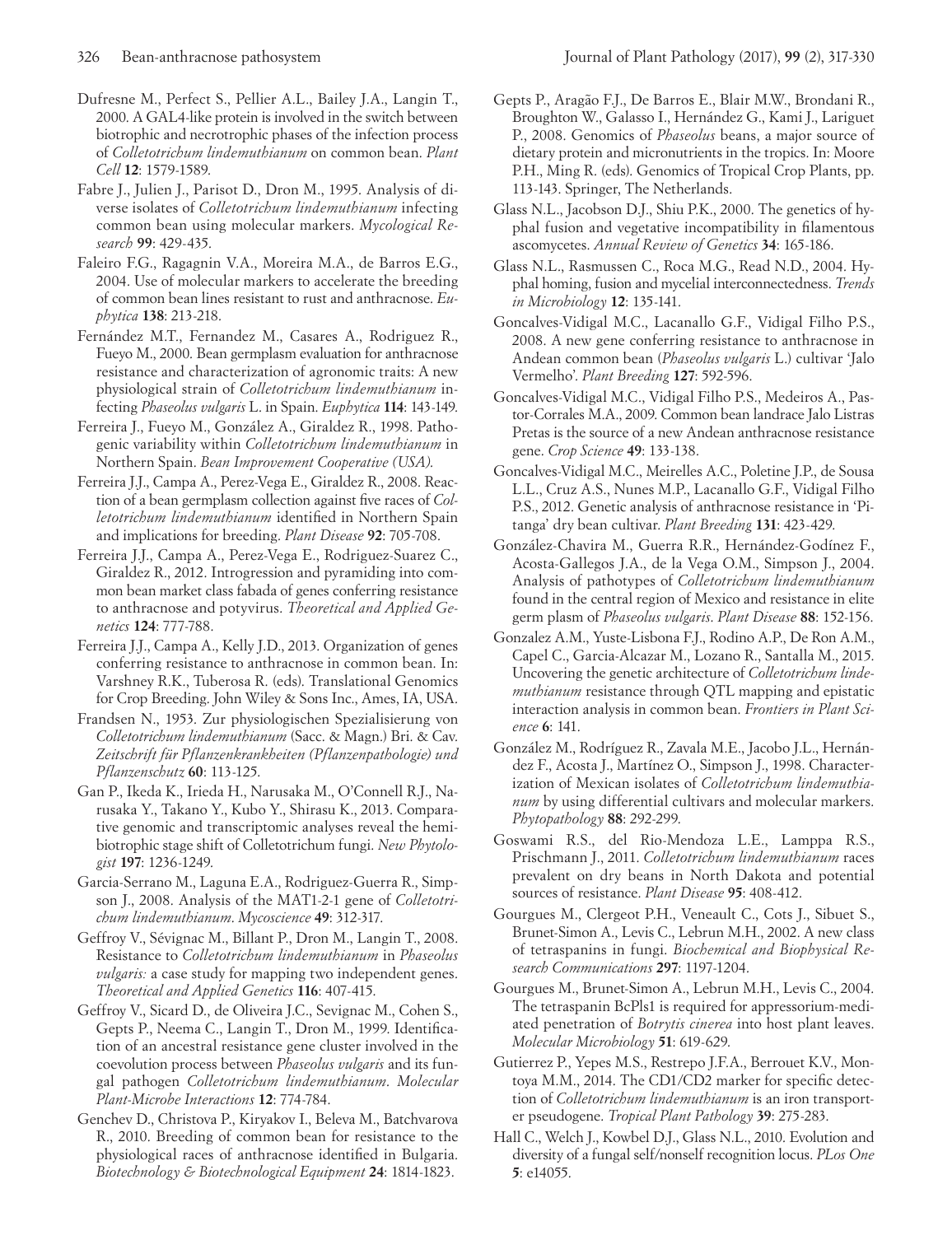- Han J.-H., Chon J.-K., Ahn J.-H., Choi I.-Y., Lee Y.-H., Kim K.S., 2016. Whole genome sequence and genome annotation of *Colletotrichum acutatum*, causal agent of anthracnose in pepper plants in South Korea. *Genomics Data* **8**: 45-46.
- Hegay S., Geleta M., Bryngelsson T., Asanaliev A., Garkava-Gustavsson L., Hovmalm H.P., Ortiz R., 2014. Introducing host-plant resistance to anthracnose in Kyrgyz common bean through inoculation-based and marker-aided selection. *Plant Breeding* **133**: 86-91.
- Hemler M.E., 2003. Tetraspanin proteins mediate cellular penetration, invasion, and fusion events and define a novel type of membrane microdomain. *Annual Review of Cell and Developmental Biology* **19**: 397-422.
- Hyten D.L., Song Q., Fickus E.W., Quigley C.V., Lim J.-S., Choi I.-Y., Hwang E.-Y., Pastor-Corrales M., Cregan P.B., 2010. High-throughput SNP discovery and assay development in common bean. *BMC Genomics* **11**: 475.
- Ishikawa F.H., de Souza E.A., Davide L.M.C., 2008. Genetic variability within isolates of *Colletotrichum lindemuthianum* belonging to race 65 from the state of Minas Gerais, Brazil. *Biologia* **63**: 156-161.
- Ishikawa F.H., Barcelos Q.L., Alves E., Camargo Junior O.A., de Souza E.A., 2010a. Symptoms and prepenetration events associated with the infection of common bean by the anamorph and teleomorph of *Glomerella cingulata* f. sp. *phaseoli*. *Journal of Phytopathology* **158**: 270-277.
- Ishikawa F.H., Souza E.A., Read N.D., Roca M.G., 2010b. Livecell imaging of conidial fusion in the bean pathogen, *Colletotrichum lindemuthianum*. *Fungal Biology* **114**: 2-9.
- Ishikawa F.H., Ramalho M.A.P., Souza E.A., 2011. Common bean lines as potential differential cultivars for race 65 of *Colletorichum lindemuthianum*. *Journal of Plant Pathology* **93**: 461-464.
- Ishikawa F.H., Souza E.A., Shoji J., Connolly L., Freitag M., Read N.D., Roca M.G., 2012. Heterokaryon incompatibility is suppressed following conidial anastomosis tube fusion in a fungal plant pathogen. *PLos One* **7**: e31175.
- Ishikawa F.H., Souza E.A., Read N.D., Roca M.G., 2013. *Colletotrichum lindemuthianum* exhibits different patterns of nuclear division at different stages in its vegetative life cycle. *Mycologia* **105**: 795-801.
- Kachapulula P., Okori P., Mwala M., 2010. Prevalence of bean anthracnose in Zambia and diversity of *Colletotrichum lindemuthianum* in Southern Africa. (RUFORUM Working Document Series No. 5). *Second RUFORUM Biennial Regional Conference on "Building capacity for food security in Africa", Entebbe, Uganda*.
- Kelly J.D., Afanador L., Cameron L.S., 1994. New races of *Colletotrichum lindemuthianum* in Michigan and implications in dry bean resistance breeding. *Plant Disease* **78**: 892-894.
- Kelly J.D., Vallejo V.A., 2004. A comprehensive review of the major genes conditioning resistance to anthracnose in common bean. *HortScience* **39**: 1196-1207.
- Kim Y.K., Wang Y., Liu Z.M., Kolattukudy P.E., 2002. Identifcation of a hard surface contact-induced gene in *Colletotrichum gloeosporioides* as a sterol glycosyl transferase, a novel fungal virulence factor. *Plant Journal* **30**: 177-187.
- Kimati H., Galli F., 1970. *Glomerella cingulata* f. sp. *phaseoli*, fase ascogena do agente causal da anthracnose do feijoeiro. *Anais da Escola Superior de Agricultura 'Luiz de Queiroz* **27**: 411-437.
- Kiryakov L., 2000. Race variability oî *Colletotrichum lindemuthianum* in Bulgaria. *Plant Science* **37**: 248-251.
- Kiryakov L., Genchev D., 2004. New anthracnose races of bean in Bulgaria. *Field Crop Studies* **1-2**: 336-341.
- Kiryakov L., Genchev D., 2009. Races of *Colletotrichum lindemuthianum* in Rhodoppi Mountains, Bulgaria and Landraces Resistance. *COOPERATIVE*: 34-35.
- Korn M., Schmidpeter J., Dahl M., Muller S., Voll L.M., Koch C., 2015. A genetic screen for pathogenicity genes in the hemibiotrophic fungus *Colletotrichum higginsianum* identifies the plasma membrane proton pump Pma2 required for host penetration. *PLos One* **10**: e0125960.
- Lin S., Okuda S., Ikeda K., Okuno T., Takano Y., 2012. LAC2 encoding a secreted laccase is involved in appressorial melanization and conidial pigmentation in *Colletotrichum orbiculare*. *Molecular Plant-Microbe Interactions* **25**: 1552-1561.
- Liu L., Wei Y.M., Zhou X.W., Lin J., Sun X. F., Tang K.X., 2013a. *Agrobacterium tumefaciens*-mediated genetic transformation of the Taxol-producing endophytic fungus *Ozonium* sp EFY21. *Genetics and Molecular Research* **12**: 2913-2922.
- Liu L., Zhao D., Zheng L., Hsiang T., Wei Y., Fu Y., Huang J., 2013b. Identification of virulence genes in the crucifer anthracnose fungus *Colletotrichum higginsianum* by insertional mutagenesis. *Microbial Pathogenesis* **64**: 6-17.
- Madakbas S.Y., Hz M.C., Kucukyan S., Sayar M.T., 2013. Transfer of *Co-1* gene locus for anthracnose disease resistance to fresh bean (*Phaseolus vulgaris* L.) through hybridization and molecular marker-assisted selection (MAS). *Journal of Agricultural Science* **5**: 94-102.
- Mahuku G.S., Riascos J.J., 2004. Virulence and molecular diversity within *Colletotrichum lindemuthianum* isolates from Andean and Mesoamerican bean varieties and regions. *European Journal of Plant Pathology* **110**: 253-263.
- Majer D., Mithen R., Lewis B.G., Vos P., Oliver R.P., 1996. The use of AFLP fingerprinting for the detection of genetic variation in fungi. *Mycological Research* **100**: 1107-1111.
- McClean P.E., Lavin M., Gepts P., Jackson S.A., 2008. *Phaseolus vulgaris*: a diploid model for soybean. In: Stacey G. (ed.). Genetics and Genomics of Soybean, pp. 55-76. Springer, The Netherlands.
- McDonald B.A., 1997. The population genetics of fungi: tools and techniques. *Phytopathology* **87**: 448-453.
- Melotto M., Balardin R.S., Kelly J.D., 2000. Host-pathogen interaction and variability of *Colletotrichum lindemuthianum*. In: Prusky D., Freeman S., Dickman M.B. (eds). *Colletotrichum* Host Specificity, Pathology and Host-Pathogen Interaction, pp. 346-361. APS Press, St. Paul, MN, USA.
- Menat J., Cabral A.L., Vijayan P., Wei Y., Banniza S., 2012. *Glomerella truncata*: another *Glomerella* species with an atypical mating system. *Mycologia* **104**: 641-649.
- Mendes Costa M.C., 1996. Genetics of *Glomerella cingulata* f. sp. *phaseoli* I: sexual compatibility. *Review of Brasil Genetics* **19**: 350-351.
- Mercado-Ruaro P., Delgado-Salinas A., 1998. Karyotypic studies on species of *Phaseolus* (*Fabaceae*: Phaseolinae). *American Journal of Botany* **85**: 1-9.
- Meziadi C., Richard M.M., Derquennes A., Thareau V., Blanchet S., Gratias A., Pflieger S., Geffroy V., 2016. Development of molecular markers linked to disease resistance genes in common bean based on whole genome sequence. *Plant Science* **242**: 351-357.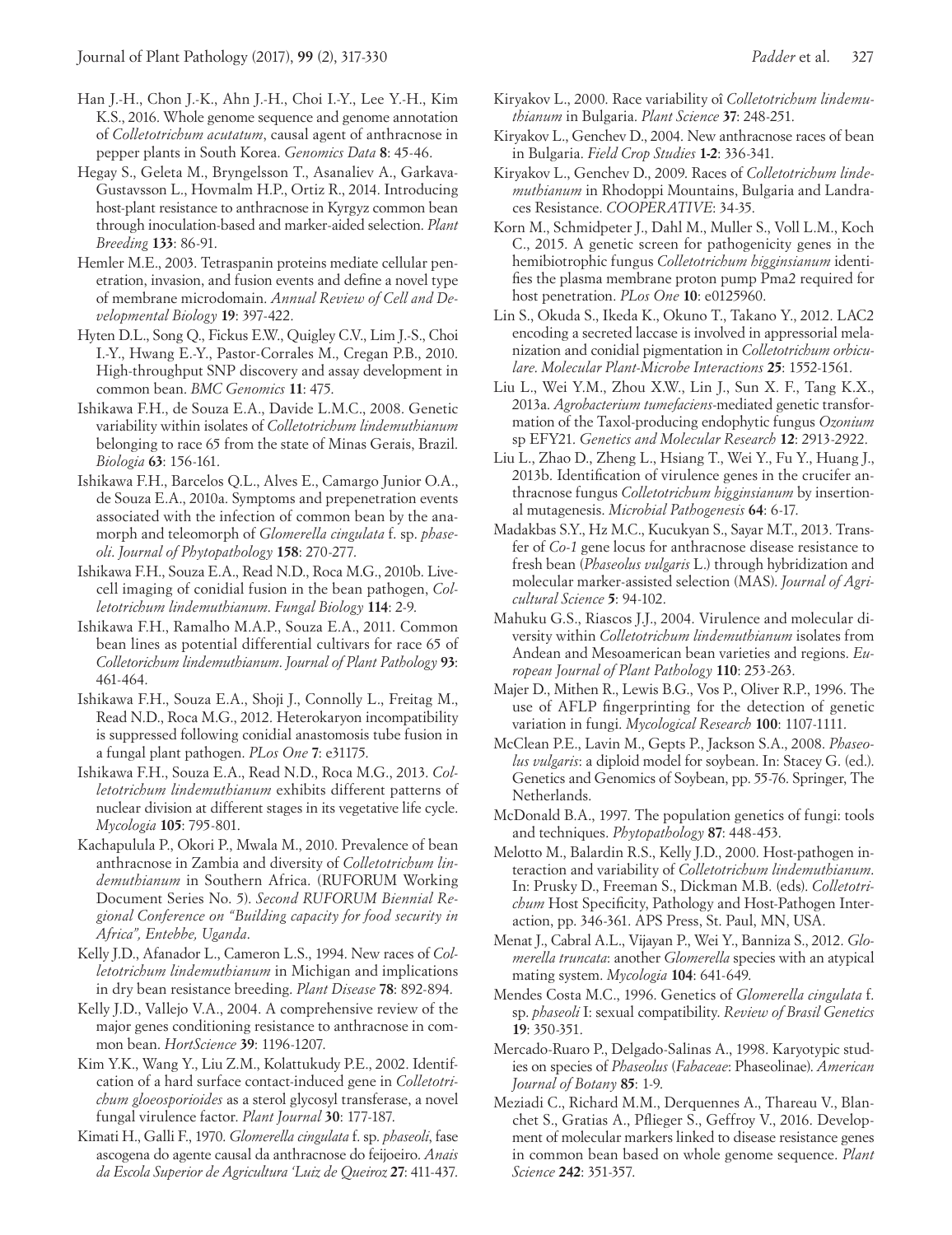- Michelmore R., Hulbert S., 1987. Molecular markers for genetic analysis of phytopathogenic fungi. *Annual Review of Phytopathology* **25**: 383-404.
- Moges A.D., Admassu B., Belew D., Yesuf M., Njuguna J., Kyalo M., Ghimire S.R., 2016. Development of microsatellite markers and analysis of genetic diversity and population structure of *Colletotrichum gloeosporioides* from Ethiopia. *PLos One* **11**: e0151257.
- Mota S., Barcelos Q., Dias M., Souza E., 2016. Variability of *Colletotrichum* spp in common bean. *Genetics and Molecular Research* **15**: http://dx.doi.org/10.4238/gmr.15027176.
- Munch S., Ludwig N., Floss D.S., Sugui J.A., Koszucka A.M., Voll L.M., Sonnewald U., Deising H.B., 2011. Identification of virulence genes in the corn pathogen *Colletotrichum graminicola* by *Agrobacterium tumefaciens*-mediated transformation. *Molecular Plant Pathology* **12**: 43-55.
- Nakamura M., Kuwahara H., Onoyama K., Iwai H., 2012. *Agrobacterium tumefaciens*-mediated transformation for investigating pathogenicity genes of the phytopathogenic fungus *Colletotrichum sansevieriae*. *Current Microbiology* **65**: 176-182.
- O'Connell R., Bailey J., Richmond D., 1985. Cytology and physiology of infection of *Phaseolus vulgaris* by *Colletotrichum lindemuthianum*. *Physiological Plant Pathology* **27**: 75-98.
- O'Connell R., Thon M., Hacquard S., van Themaat E., Amyotte S., Kleemann J., Torres M., Damm U., Buiate E., Epstein L., Alkan N., Altmuller J., 2012. Life style transitions in plant pathogenic *Colletotrichum* fungi deciphered by genome and transcriptome analyses. *Nature Genetics* **44**: 1060-1065.
- Oblessuc P.R., Baroni R.M., Pereira G.D., Chiorato A.F., Carbonell S.A.M., Brinez B., Silva L.D.E., Garcia A.A.F., Camargo L.E.A., Kelly J.D., Benchimol-Reis L.L., 2014. Quantitative analysis of race-specific resistance to *Colletotrichum lindemuthianum* in common bean. *Molecular Breeding* **34**: 1313-1329.
- Oblessuc P.R., Francisco C., Melotto M., 2015. The Co-4 locus on chromosome Pv08 contains a unique cluster of 18 COK-4 genes and is regulated by immune response in common bean. *Theoretical and Applied Genetics* **128**: 1193-1208.
- Oliari L., Vieira C., Wilkinson R., 1973. Physiologic races of *Colletotrichum lindemuthianum* in the state of Minas Gerais, Brazil. *Plant Disease Reporter* **57**: 870-872.
- Ombiri J., Zinkernagel V., Gathuru E.M., Achwanya O., 2002. First report of race 485 of *Colletotrichum lindemuthianum* in Kenya and its implication in bean resistance breeding. *Gartenbauwissenschaft* **67**: 81-85.
- Padder B.A., Sharma P.N., Sharma O.P., Kapoor V., 2007. Genetic diversity and gene flow estimates among five populations of *Colletotrichum lindemuthianum* across Himachal Pradesh. *Physiological and Molecular Plant Pathology* **70**: 8-12.
- Padder B.A., Sharma P.N., Sharma O.P., 2009. Virulence and RAPD data - a tool to study the evolutionary trends of *Colletotrichum lindemuthianum* virulences in the North Western Himalayan region of India. *Archives of Phytopathology and Plant Protection* **42**: 610-617.
- Padder B.A., Kamfwa K., Awale H.E., Kelly J.D., 2016. Transcriptome profiling of the *Phaseolus vulgaris-Colletotrichum lindemuthianum* pathosystem. *PLos One* **11**: e0165823.
- Parisot D., Dufresne M., Veneault C., Lauge R., Langin T., 2002. clap1, a gene encoding a copper-transporting ATPase involved in the process of infection by the phytopathogenic fungus *Colletotrichum lindemuthianum*. *Molecular Genetics and Genomics* **268**: 139-151.
- Park G., Xue G.Y., Zheng L., Lam S., Xu J.R., 2002. MST12 regulates infectious growth but not appressorium formation in the rice blast fungus *Magnaporthe grisea*. *Molecular Plant-Microbe Interactions* **15**: 183-192.
- Pastor-Corrales M., 1991. Estandarización de variedades diferenciales y designación de razas de *Colletotrichum lindemuthianum*. *Phytopathology* **81**: 694.
- Pastor-Corrales M., Tu J.C., 1989. Anthracnose. In: Schwartz H.F., Pastor-Corrales M.A. (eds). Bean Production Problems in Tropics, pp. 77-104. Centro Internacional de Agricultura Tropical, Cali, Colombia.
- Pastor-Corrales M., Otoya M., Maya M., 1993. Diversity in virulence of *Colletotrichum lindemuthianum* in Mesoamerica and Andean region. *Fitopatologia* **17**: 31-38.
- Pastor-Corrales M.A., Otoya M.M., Molina A., Singh S.P., 1995. Resistance to *Colletotrichum lindemuthianum* isolates from Middle America and Andean South America in different common bean races. *Plant Disease* **79**: 63-67.
- Pathania A., Sharma P.N., Sharma O.P., Chahota R.K., Bilal A., Sharma P., 2006. Evaluation of resistance sources and inheritance of resistance in kidney bean to Indian virulences of *Colletotrichum lindemuthianum*. *Euphytica* **149**: 97-103.
- Pathania A., Sharma S.K., Sharma P.N., 2014. Common Bean. In: Sing M., Bisht I.S., Dutta M. (eds). Broadening the Genetic Base of Grain Legumes, pp. 11-50. Springer, The Netherlands.
- Pellier A.L., Lauge R., Veneault-Fourrey C., Langin T., 2003. CLNR1, the AREA/NIT2-like global nitrogen regulator of the plant fungal pathogen *Colletotrichum lindemuthianum* is required for the infection cycle. *Molecular Microbiology* **48**: 639-655.
- Perfect S.E., Pixton K.L., O'Connell R.J., Green J.R., 2000. The distribution and expression of a biotrophy-related gene, CIH1, within the genus *Colletotrichum*. *Molecular Plant Pathology* **1**: 213-221.
- Pinto J.M.A., Pereira R., Mota S.F., Ishikawa F.H., Souza E.A., 2012. Investigating phenotypic variability in *Colletotrichum lindemuthianum* populations. *Phytopathology* **102**: 490-497.
- Ranathunge N., Ford R., Taylor P., 2009. Development and optimization of sequence-tagged microsatellite site markers to detect genetic diversity within *Colletotrichum capsici*, a causal agent of chilli pepper anthracnose disease. *Molecular Ecology Resources* **9**: 1175-1179.
- Rasmussen J.B., Hanau R.M., 1989. Exogenous scytalone restores appressorial melanization and pathogenicity in albino mutants of *Colletotrichum graminicola*. *Canadian Journal of Plant Pathology* **11**: 349-252.
- Read N.D., Roca M.M.G., 2006. Vegetative hyphal fusion in filamentous fungi. In: Baluska F., Volkmann D., Barlow P.W. (eds). Cell–Cell Channels, pp. 87–98. Landes Bioscience, Georgetown, Texas, USA.
- Read N.D., Lichius A., Shoji J., Goryachev A., 2009. Self-signalling and self-fusion in filamentous fungi. *Current Opinion in Microbiology* **12**: 608-615.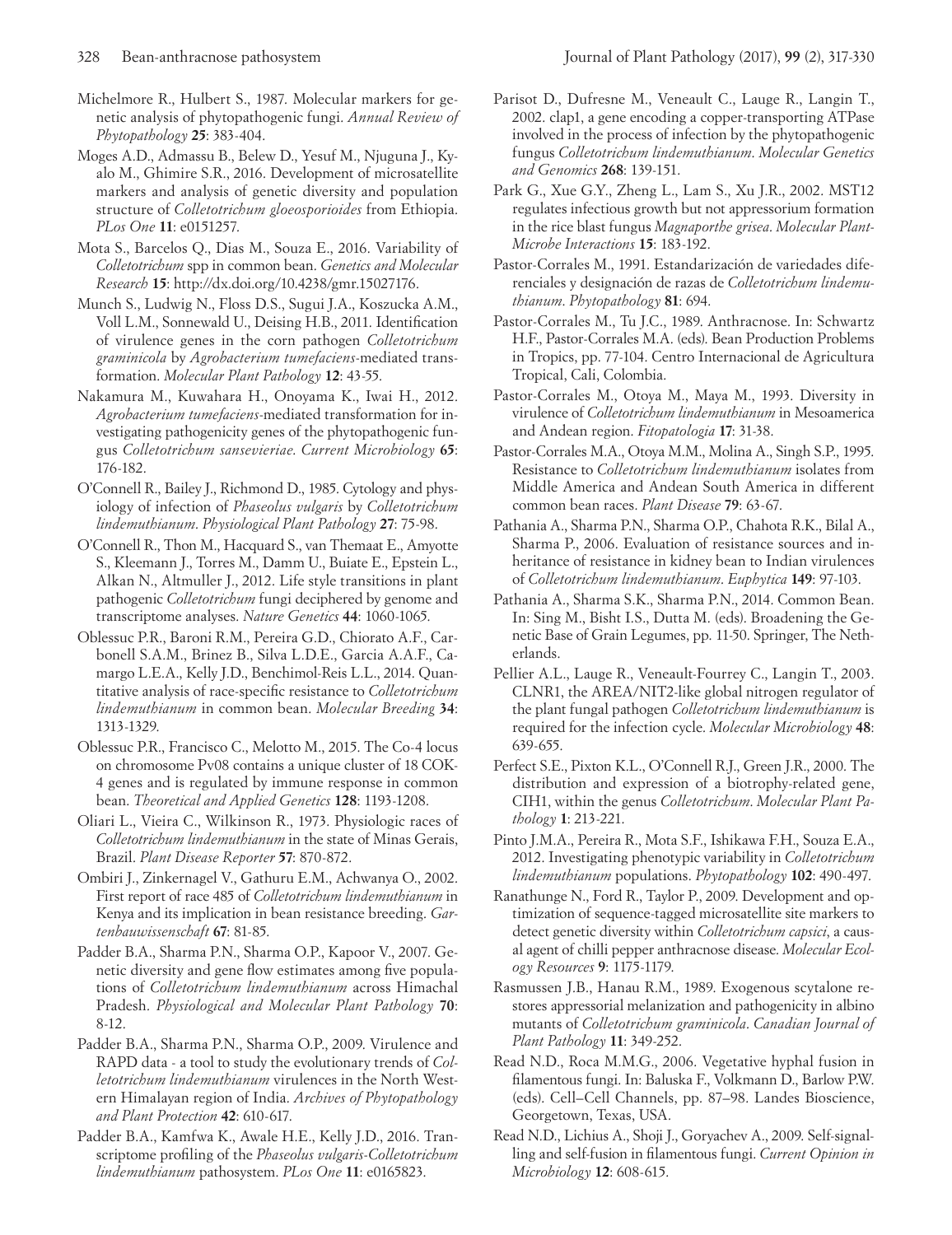- Read N.D., Fleibner A., Roca M.G., Glass N.L., 2010. Hyphal fusion. In: Borkovich K.A., Ebbole D.J. (eds). Cellular and Molecular Biology of Filamentous Fungi, pp. 260-273. American Society for Microbiology, Washington DC, USA.
- Ribeiro T., Esteves J.A.d.F., Silva D.A., Gonçalves J.G.R., Carbonell S.A.M., Chiorato A.F., 2016. Classification of *Colletotrichum lindemuthianum* races in differential cultivars of common bean. *Acta Scientiarum. Agronomy* **38**: 179-184.
- Richard M.M.S., Pflieger S., Sevignac M., Thareau V., Blanchet S., Li Y.P., Jackson S.A., Geffroy V., 2014. Fine mapping of Co-x, an anthracnose resistance gene to a highly virulent strain of *Colletotrichum lindemuthianum* in common bean. *Theoretical and Applied Genetics* **127**: 1653-1666.
- Roca M.G., Davide L.C., Mendes-Costa M.C., Wheals A., 2003. Conidial anastomosis tubes in Colletotrichum. *Fungal Genetics and Biology* **40**: 138-145.
- Roca M.G., Davide L.C., Davide L.M., Mendes-Costa M.C., Schwan R.F., Wheals A.E., 2004. Conidial anastomosis fusion between *Colletotrichum* species. *Mycological Research* **108**: 1320-1326.
- Rodríguez-Guerra R., Ramírez-Rueda M.T., La Vega D., Martínez O., Simpson J., 2003. Variation in genotype, pathotype and anastomosis groups of *Colletotrichum lindemuthianum* isolates from Mexico. *Plant Pathology* **52**: 228-235.
- Rodriguez-Guerra R., Ramirez-Rueda M.T., Cabral-Enciso M., Garcia-Serrano M., Lira-Maldonado Z., Guevara-Gonzalez R.G., Gonzalez-Chavira M., Simpson J., 2005. Heterothallic mating observed between Mexican isolates of *Glomerella lindemuthiana*. *Mycologia* **97**: 793-803.
- Saccardo P., 1878. Fungi Veneti novi v. critici auctore PA Saccardo. *Seriei VIII. Appendicula. Michelia* **1**: 351-355.
- Santana G.E., Mahuku G., 2002. Diversity of *Colletotrichum lindemuthianum* races in Antioquia and evaluation of creamred bean germplasm for anthracnose resistance. *Agronomia Mesoamericana* **13**: 95-103.
- Schliebner I., Becher R., Hempel M., Deising H.B., Horbach R., 2014. New gene models and alternative splicing in the maize pathogen *Colletotrichum graminicola* revealed by RNA-Seq analysis. *BMC Genomics* **15**: 842.
- Schmutz J., McClean P.E., Mamidi S., Wu G.A., Cannon S.B., Grimwood J., Jenkins J., Shu S., Song Q., Chavarro C. *et al*., 2014. A reference genome for common bean and genome-wide analysis of dual domestications. *Nature Genetics* **46**: 707-713.
- Sharma P., Sugha S., Panwar K., Sagwal J., 1993. Reaction of landraces and exotic collections of kidney bean (*Phaseolus vulgaris*) to anthracnose (*Colletotrichum lindemuthianum*). *Indian Journal of Agricultural Sciences* **63**: 456-457.
- Sharma P.N., Sharma O.P., Tyagi P.D., 1994. Status and distribution of bean anthracnose in Himachal Pradesh. *Himachal Journal of Agricultural Research* **20**: 91-96.
- Sharma P.N., Kumar A., Sharma O.P., Sud D., Tyagi P.D., 1999. Pathogenic variability in *Colletotrichum lindemuthianum* and evaluation of resistance in *Phaseolus vulgaris* in the North-Western Himalayan region of India. *Journal of Phytopathology* **147**: 41-45.
- Sharma P.N., Padder B.A., Sharma O.P., Pathania A., Sharma P., 2007. Pathological and molecular diversity in *Colletotrichum lindemuthianum* (bean anthracnose) across Himachal Pradesh, a north-western Himalayan state of India. *Australasian Plant Pathology* **36**: 191-197.
- Sharma P.N., Sharma O.P., Padder B.A., Kapil R., 2008. Yield loss assessment in common bean due to anthracnose (*Colletotrichum lindemuthianum*) under sub-temperate conditions of North-Western Himalayas. *Indian Phytopathology* **61**: 323-330.
- Shear C.L., Wood A.K., 1913. Studies of fungal parasites belonging to the genus *Glomerella*. *USDA Bureau of Plant Industry* **252**: 1-110.
- Sicard D., Buchet S., Michalakis Y., Neema C., 1997a. Genetic variability of *Colletotrichum lindemuthianum* in wild populations of common bean. *Plant Pathology* **46**: 355-365.
- Sicard D., Michalakis Y., Dron M., Neema C., 1997b. Genetic diversity and pathogenic variation of *Colletotrichum lindemuthianum* in the three centers of diversity of its host, *Phaseolus vulgaris*. *Phytopathology* **87**: 807-813.
- Silva M.G.d.M., Alzate-Marin A.L., Moreira M.A., Barros E.G.d., 2007. Association between RAPD marker OPAS13<sub>950</sub> and anthracnose resistance allele Co-43 of common bean cultivar PI 207262. *Crop Breeding and Applied Biotechnology* **7**: 24-28.
- Singh S.P., 2001. Broadening the genetic base of common bean cultivars. *Crop Science* **41**: 1659–1675.
- Singh S.P., Gepts P., Debouck D.G., 1991. Races of common bean (*Phaseolus vulgaris*, Fabaceae). *Economic Botany* **45**: 379-396.
- Soares M.A., Nogueira G.B., Bazzolli D.M.S., de Araujo E.F., Langin T., de Queiroz M.V., 2014. PacCl, a pH-responsive transcriptional regulator, is essential in the pathogenicity of *Colletotrichum lindemuthianum,* a causal agent of anthracnose in bean plants. *European Journal of Plant Pathology* **140**: 769-785.
- Somavilla L.L., Prestes A.M., 1999. Identification of *Colletotrichum lindemuthianum* pathotypes occurring in some bean production regions of Rio Grande do Sul. *Fitopatologia Brasileira* **24**: 416-421.
- Song Q., Jia G., Hyten D.L., Jenkins J., Hwang E.-Y., Schroeder S.G., Osorno J.M., Schmutz J., Jackson S.A., McClean P.E., 2015. SNP Assay Development for Linkage Map Construction, Anchoring Whole-Genome Sequence, and Other Genetic and Genomic Applications in Common Bean. *G3: Genes| Genomes| Genetics* **5**: 2285-2290.
- Sousa L.L., Goncalves A.O., Goncalves Vidigal M.C., Lacanallo G.F., Fernandez A.C., Awale H., Kelly J.D., 2015. Genetic characterization and mapping of anthracnose resistance of common bean landrace cultivar Corinthiano. *Crop Science* **55**: 1-11.
- Souza E.A., Camargo O.A. Jr., Pinto J.M.A., 2010. Sexual recombination in *Colletotrichum lindemuthianum* occurs on a fine scale. *Genetics and Molecular Research* **9**: 1759-1769.
- Stephenson S.A., Green J.R., Manners J.M., Maclean D.J., 1997. Cloning and characterisation of glutamine synthetase from *Colletotrichum gloeosporioides* and demonstration of elevated expression during pathogenesis on *Stylosanthes guianensis*. *Current Genetics* **31**: 447-454.
- Stephenson S.A., Hatfield J., Rusu A.G., Maclean D.J., Manners J.M., 2000. CgDN3: an essential pathogenicity gene of *Colletotrichum gloeosporioides* necessary to avert a hypersensitive-like response in the host *Stylosanthes guianensis*. *Molecular Plant-Microbe Interactions* **13**: 929-941.